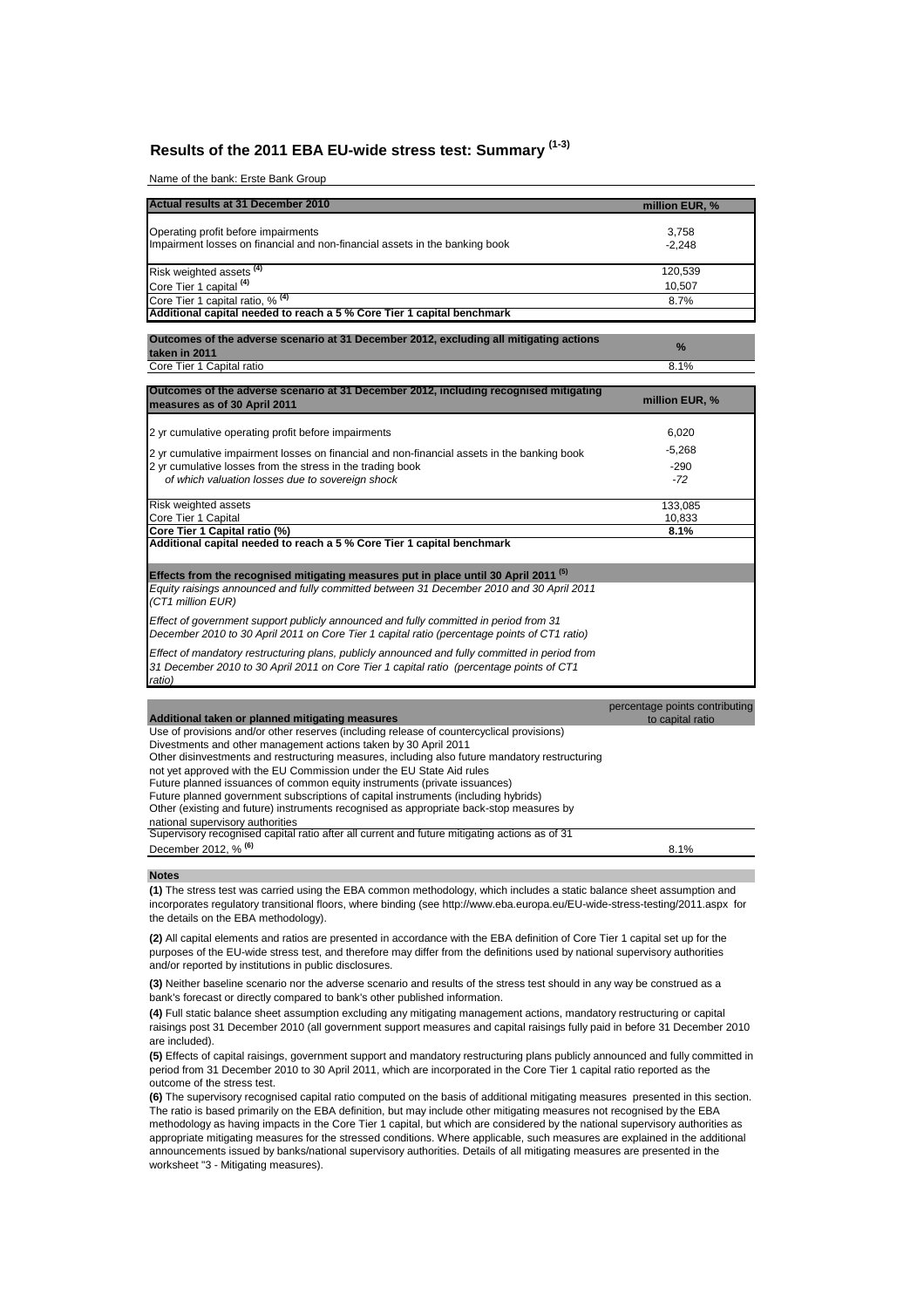# **Results of the 2011 EBA EU-wide stress test: Aggregate information and evolution of capital (1-4)**

# Name of the bank: Erste Bank Group

## All in million EUR, or %

**A.** Results of the stress test based on the **full static balance sheet assumption** without any mitigating actions, mandatory restructuring or capital<br>raisings post 31 December 2010 (all government support measures fully p

|                                                                  |         | Baseline scenario |         | Adverse scenario |         |
|------------------------------------------------------------------|---------|-------------------|---------|------------------|---------|
| <b>Capital adequacy</b>                                          | 2010    | 2011              | 2012    | 2011             | 2012    |
| Risk weighted assets (full static balance sheet assumption)      | 120.539 | 124.632           | 126.483 | 128,470          | 133.085 |
| Common equity according to EBA definition                        | 9.283   | 10.001            | 10.813  | 9.497            | 9.609   |
| of which ordinary shares subscribed by government                |         |                   |         |                  |         |
| Other existing subscribed government capital (before 31 December |         |                   |         |                  |         |
| 2010)                                                            | 1.224   | .224              | 1.224   | 1.224            | 1.224   |
| Core Tier 1 capital (full static balance sheet assumption)       | 10.507  | 11.225            | 12.037  | 10.721           | 10.833  |
| Core Tier 1 capital ratio (%)                                    | 8.7%    | 9.0%              | 9.5%    | 8.3%             | 8.1%    |

**B. Results of the stress test recognising capital issuance and mandatory restructuring plans publicly announced and fully committed before 31 December 2010**

|                                                                                                                                                                                                         |                   | <b>Baseline scenario</b> |                   | Adverse scenario  |                   |
|---------------------------------------------------------------------------------------------------------------------------------------------------------------------------------------------------------|-------------------|--------------------------|-------------------|-------------------|-------------------|
| Capital adequacy                                                                                                                                                                                        | 2010              | 2011                     | 2012              | 2011              | 2012              |
| Risk weighted assets (full static balance sheet assumption)                                                                                                                                             | 120.539           | 124.632                  | 126.483           | 128,470           | 133,085           |
| Effect of mandatory restructuring plans, publicly announced and fully                                                                                                                                   |                   |                          |                   |                   |                   |
| committed before 31 December 2010 on RWA (+/-)                                                                                                                                                          |                   |                          |                   |                   |                   |
| Risk weighted assets after the effects of mandatory restructuring plans<br>publicly announced and fully committed before 31 December 2010<br>Core Tier 1 Capital (full static balance sheet assumption) | 120.539<br>10.507 | 124.632<br>11.225        | 126.483<br>12.037 | 128.470<br>10.721 | 133,085<br>10.833 |
| Effect of mandatory restructuring plans, publicly announced and fully<br>committed before 31 December 2010 on Core Tier 1 capital (+/-)                                                                 |                   |                          |                   |                   |                   |
| Core Tier 1 capital after the effects of mandatory restructuring plans<br>publicly announced and fully committed before 31 December 2010                                                                | 10.507            | 11.225                   | 12.037            | 10.721            | 10,833            |
| Core Tier 1 capital ratio (%)                                                                                                                                                                           | 8.7%              | 9.0%                     | 9.5%              | 8.3%              | 8.1%              |

**C. Results of the stress test recognising capital issuance and mandatory restructuring plans publicly announced and fully committed before 30 April 2011** 

|                                                                            |         | <b>Baseline scenario</b> |         | <b>Adverse scenario</b> |         |  |
|----------------------------------------------------------------------------|---------|--------------------------|---------|-------------------------|---------|--|
| <b>Capital adequacy</b>                                                    | 2010    | 2011                     | 2012    | 2011                    | 2012    |  |
|                                                                            |         |                          |         |                         |         |  |
| Risk weighted assets after the effects of mandatory restructuring plans    |         |                          |         |                         |         |  |
| publicly announced and fully committed before 31 December 2010             | 120.539 | 124.632                  | 126.483 | 128.470                 | 133.085 |  |
| Effect of mandatory restructuring plans, publicly announced and fully      |         |                          |         |                         |         |  |
| committed in period from 31 December 2010 to 30 April 2011 on              |         |                          |         |                         |         |  |
| $RWA$ $(+/-)$                                                              |         |                          |         |                         |         |  |
| Risk weighted assets after the effects of mandatory restructuring plans    |         |                          |         |                         |         |  |
| publicly announced and fully committed before 30 April 2011                |         | 124,632                  | 126,483 | 128,470                 | 133,085 |  |
| of which RWA in banking book                                               |         | 103.061                  | 103.434 | 103,147                 | 103.644 |  |
| of which RWA in trading book                                               |         | 6.392                    | 6.392   | 6,392                   | 6.392   |  |
| RWA on securitisation positions (banking and trading book)                 |         | 3.964                    | 5.442   | 7.716                   | 11.834  |  |
| Total assets after the effects of mandatory restructuring plans publicly   |         |                          |         |                         |         |  |
| announced and fully committed and equity raised and fully committed by     |         |                          |         |                         |         |  |
| 30 April 2011                                                              | 205.938 | 205.938                  | 205,938 | 205.938                 | 205,938 |  |
| Core Tier 1 capital after the effects of mandatory restructuring plans     |         |                          |         |                         |         |  |
| publicly announced and fully committed before 31 December 2010             | 10.507  | 11,225                   | 12,037  | 10.721                  | 10,833  |  |
| Equity raised between 31 December 2010 and 30 April 2011                   |         |                          |         |                         |         |  |
| Equity raisings fully committed (but not paid in) between 31               |         |                          |         |                         |         |  |
| December 2010 and 30 April 2011                                            |         |                          |         |                         |         |  |
| Effect of government support publicly announced and fully committed        |         |                          |         |                         |         |  |
| in period from 31 December 2010 to 30 April 2011 on Core Tier 1            |         |                          |         |                         |         |  |
| capital (+/-)                                                              |         |                          |         |                         |         |  |
| Effect of mandatory restructuring plans, publicly announced and fully      |         |                          |         |                         |         |  |
| committed in period from 31 December 2010 to 30 April 2011 on              |         |                          |         |                         |         |  |
| Core Tier 1 capital (+/-)                                                  |         |                          |         |                         |         |  |
| Core Tier 1 capital after government support, capital raisings and effects |         |                          |         |                         |         |  |
| of restructuring plans fully committed by 30 April 2011                    |         | 11,225                   | 12.037  | 10.721                  | 10.833  |  |
| Tier 1 capital after government support, capital raisings and effects of   |         |                          |         |                         |         |  |
| restructuring plans fully committed by 30 April 2011                       |         | 12.965                   | 13,777  | 12,461                  | 12,573  |  |
| Total regulatory capital after government support, capital raisings and    |         |                          |         |                         |         |  |
| effects of restructuring plans fully committed by 30 April 2011            |         | 17,131                   | 17.943  | 16.627                  | 16,739  |  |
| Core Tier 1 capital ratio (%)                                              | 8.7%    | 9.0%                     | 9.5%    | 8.3%                    | 8.1%    |  |
| Additional capital needed to reach a 5% Core Tier 1 capital                |         |                          |         |                         |         |  |
| benchmark                                                                  |         |                          |         |                         |         |  |
|                                                                            |         | <b>Baseline scenario</b> |         | <b>Adverse scenario</b> |         |  |
| <b>Profit and losses</b>                                                   | 2010    | 2011                     | 2012    | 2011                    | 2012    |  |
| Net interest income                                                        | 5,186   | 5,141                    | 5,056   | 4,938                   | 4,690   |  |
| Trading income                                                             | 455     | 307                      | 307     | 209                     | 209     |  |
| of which trading losses from stress scenarios                              |         | $-47$                    | $-47$   | $-145$                  | $-145$  |  |

| Net interest income                                                 | 5.186    | 5.141    | 5,056    | 4.938          | 4,690    |
|---------------------------------------------------------------------|----------|----------|----------|----------------|----------|
| Trading income                                                      | 455      | 307      | 307      | 209            | 209      |
| of which trading losses from stress scenarios                       |          | $-47$    | $-47$    | $-145$         | $-145$   |
| of which valuation losses due to sovereign shock                    |          |          |          | $-36$          | $-36$    |
| Other operating income (5)                                          | 66       | $-64$    | $-64$    | $-64$          | $-64$    |
| Operating profit before impairments                                 | 3.758    | 3.435    | 3.350    | 3.134          | 2,886    |
| Impairments on financial and non-financial assets in the banking    |          |          |          |                |          |
| book <sup>(6)</sup>                                                 | $-2.248$ | $-2.029$ | $-1.766$ | $-2.665$       | $-2,604$ |
| Operating profit after impairments and other losses from the stress | 1.510    | A06,     | 1.584    | 469            | 283      |
| Other income <sup>(5,6)</sup>                                       |          | 21       | 18       | 2 <sup>1</sup> | 18       |
| Net profit after tax (7)                                            | 1.186    | 1.117    | 1.254    | 384            | 235      |
| of which carried over to capital (retained earnings)                | 730      | 718      | 812      | 214            | 112      |
| of which distributed as dividends                                   | 456      | 399      | 442      | 170            | 124      |
|                                                                     |          |          |          |                |          |

|                                                       |       | <b>Baseline scenario</b> |       | Adverse scenario |        |
|-------------------------------------------------------|-------|--------------------------|-------|------------------|--------|
| <b>Additional information</b>                         | 2010  | 2011                     | 2012  | 2011             | 2012   |
| Deferred Tax Assets <sup>(8)</sup>                    |       |                          |       |                  |        |
| Stock of provisions <sup>(9)</sup>                    | 6.304 | 8.188                    | 9.809 | 8.820            | 11,270 |
| of which stock of provisions for non-defaulted assets | 803   | 756                      | 7221  | 1.036            | 1.275  |
| of which Sovereians <sup>(10)</sup>                   |       |                          |       | 146              | 292    |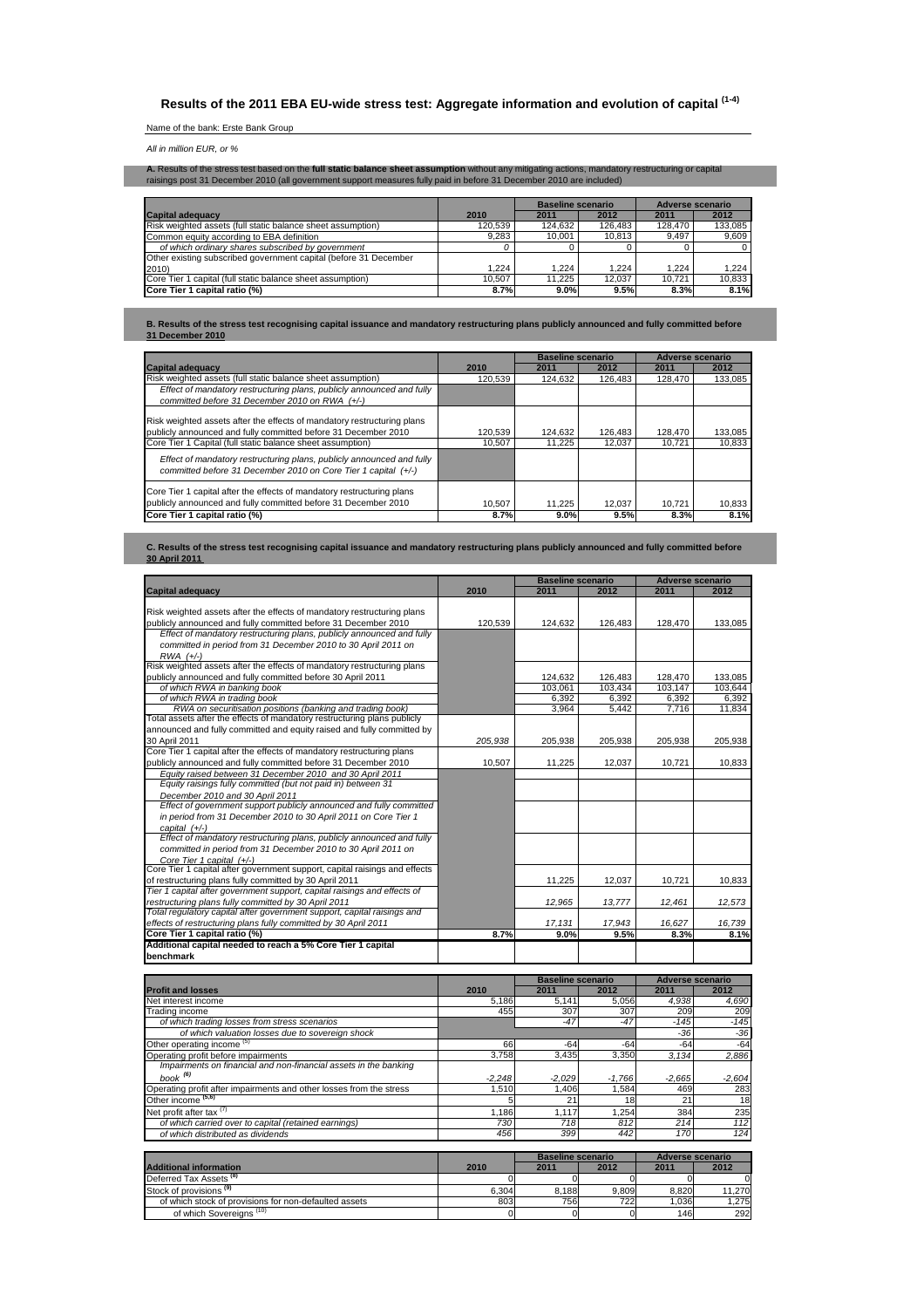| of which Institutions <sup>(10)</sup>                 | 10 <sub>1</sub> | 10    | 10    | 39    | 67    |
|-------------------------------------------------------|-----------------|-------|-------|-------|-------|
| of which Corporate (excluding Commercial real estate) | 332             | 303   | 283   | 367   | 399   |
| of which Retail (excluding Commercial real estate)    | 409             | 394   | 384   | 421   | 443   |
| of which Commercial real estate (11)                  | 52              | 49    | 45    | 63    | 73    |
| of which stock of provisions for defaulted assets     | 5,501           | 7,432 | 9,087 | 7,783 | 9,995 |
| of which Corporate (excluding Commercial real estate) | 2.278           | 3.271 | 4,149 | 3,364 | 4,342 |
| of which Retail (excluding commercial real estate)    | 2,800           | 3,294 | 3.706 | 3,329 | 3,814 |
| of which Commercial real estate                       | 353             | 754   | 1,088 | 819   | 1.240 |
| Coverage ratio (%) (12)                               |                 |       |       |       |       |
| Corporate (excluding Commercial real estate)          | 66.3%           | 65.2% | 64.7% | 63.6% | 61.1% |
| Retail (excluding Commercial real estate)             | 57.6%           | 54.2% | 52.0% | 53.2% | 50.0% |
| Commercial real estate                                | 13.7%           | 23.0% | 28.2% | 24.0% | 29.8% |
| Loss rates $(\%)$ <sup>(13)</sup>                     |                 |       |       |       |       |
| Corporate (excluding Commercial real estate)          | 1.1%            | 1.5%  | 1.4%  | 1.8%  | 1.8%  |
| Retail (excluding Commercial real estate)             | 0.6%            | 0.7%  | 0.6%  | 0.8%  | 0.8%  |
| Commercial real estate                                | 1.3%            | 1.6%  | 1.3%  | 2.0%  | 1.8%  |
| Funding cost (bps)                                    | 195             |       |       | 264   | 357   |

**D. Other mitigating measures** (see Mitigating measures worksheet for details), million EUR **(14)**

| All effects as compared to regulatory aggregates as reported in Section  | <b>Baseline scenario</b> |         | <b>Adverse scenario</b> |         |
|--------------------------------------------------------------------------|--------------------------|---------|-------------------------|---------|
| $\overline{C}$                                                           | 2011                     | 2012    | 2011                    | 2012    |
| A) Use of provisions and/or other reserves (including release of         |                          |         |                         |         |
| countercyclical provisions), capital ratio effect <sup>(6)</sup>         |                          |         |                         |         |
| B) Divestments and other management actions taken by 30 April 2011,      |                          |         |                         |         |
| $RWA$ effect $(+/-)$                                                     |                          |         |                         |         |
| B1) Divestments and other business decisions taken by 30 April 2011,     |                          |         |                         |         |
| capital ratio effect (+/-)                                               |                          |         |                         |         |
| C) Other disinvestments and restructuring measures, including also       |                          |         |                         |         |
| future mandatory restructuring not yet approved with the EU Commission   |                          |         |                         |         |
| under the EU State Aid rules, RWA effect (+/-)                           |                          |         |                         |         |
| C1) Other disinvestments and restructuring measures, including also      |                          |         |                         |         |
| future mandatory restructuring not yet approved with the EU Commission   |                          |         |                         |         |
| under the EU State Aid rules, capital ratio effect (+/-)                 |                          |         |                         |         |
| D) Future planned issuances of common equity instruments (private        |                          |         |                         |         |
| issuances), capital ratio effect                                         |                          |         |                         |         |
| E) Future planned government subscriptions of capital instruments        |                          |         |                         |         |
| (including hybrids), capital ratio effect                                |                          |         |                         |         |
| F) Other (existing and future) instruments recognised as appropriate     |                          |         |                         |         |
| back-stop measures by national supervisory authorities, RWA effect (+/-) |                          |         |                         |         |
|                                                                          |                          |         |                         |         |
| F1) Other (existing and future) instruments recognised as appropriate    |                          |         |                         |         |
| back-stop measures by national supervisory authorities, capital ratio    |                          |         |                         |         |
| effect $(+/-)$                                                           |                          |         |                         |         |
| Risk weighted assets after other mitigating measures (B+C+F)             | 124,632                  | 126,483 | 128,470                 | 133,085 |
| Capital after other mitigating measures (A+B1+C1+D+E+F1)                 | 11.225                   | 12.037  | 10,721                  | 10,833  |
| Supervisory recognised capital ratio (%) <sup>(15)</sup>                 | 9.0%                     | 9.5%    | 8.3%                    | 8.1%    |

#### **Notes and definitions**

**(1)** The stress test was carried using the EBA common methodology, which includes a static balance sheet assumption (see http://www.eba.europa.eu/EU-widestress-testing/2011.aspx for the details on the EBA methodology).

**(2)** All capital elements and ratios are presented in accordance with the EBA definition of Core Tier 1 capital set up for the purposes of the EU-wide stress test, and efore may differ from the definitions used by national supervisory authorities and/or reported by institutions in public disclosures.

**(3)** Neither baseline scenario nor the adverse scenario and results of the stress test should in any way be construed as a bank's forecast or directly compared to bank's other published information.

**(4)** Regulatory transitional floors are applied where binding. RWA for credit risk have been calculated in accordance with the EBA methodology assuming an additional floor imposed at a level of RWA, before regulatory transitional floors, for December 2010 for both IRB and STA portfolios.

**(5)** Banks are required to provide explanations of what "Other operating income" and "Other income" constitutes for.

Other operating income: Interest and similar income; AfS portolio; Result from financial assets; AfS portfolio; Rental Income from properties, movables, investment properties; Payment into deposit insurance fund; Other operating expense: pass-through cost of operation - expenses and earnings;<br>Other Income: - share of profits in associates and joint ventures; - release of bank's reser

**(6)** If under the national legislation, the release of countercyclical provisions and/or other similar reserves is allowed, this figure for 2010 could be included either in rows "Impairments on financial assets in the banking book" or "Other income" for 2010, whereas under the EU-wide stress test methodology such release for 2011-<br>2012 should be reported in Section D as other mitigating measu

**(7)** Net profit includes profit attributable to minority interests.

**(8)** Deferred tax assets as referred to in paragraph 69 of BCBS publication dated December 2010 : "Basel 3 – a global regulatory framework for more resilient banks and banking systems".

**(9)** Stock of provisions includes collective and specific provisions as well as countercyclical provisions, in the jurisdictions, where required by the national legislation.

**(10)** Provisions for non-defaulted exposures to sovereigns and financial institutions have been computed taking into account benchmark risk parameters (PDs and<br>LGDs) provided by the EBA and referring to external credit ra

**(11)** For definition of commercial real estate please refer to footnote (5) in the worksheet "4 - EADs".

**(12)** Coverage ratio = stock of provisions on defaulted assets / stock of defaulted assets expressed in EAD for the specific portfolio.

**(13)** Loss rate = total impairment flow (specific and collective impairment flow) for a year / total EAD for the specific portfolio (including defaulted and non-defaulted assets but excluding securitisation and counterparty credit risk exposures).

**(14)** All elements are be reported net of tax effects.<br>**(15)** The supervisory recognised capital ratio computed on the basis of additional mitigating measures presented in this section. The ratio is based primarily on the EBA definition, but may include other mitigating measures not recognised by the EBA methodology as having impacts in the Core Tier 1 capital, but which are considered by the national supervisory authorities as appropriate mitigating measures for the stressed conditions. Where applicable, such measures are explained in the additional announcements issued by banks/national supervisory authorities. Details of all mitigating measures are presented in the worksheet "3 - Mitigating measures).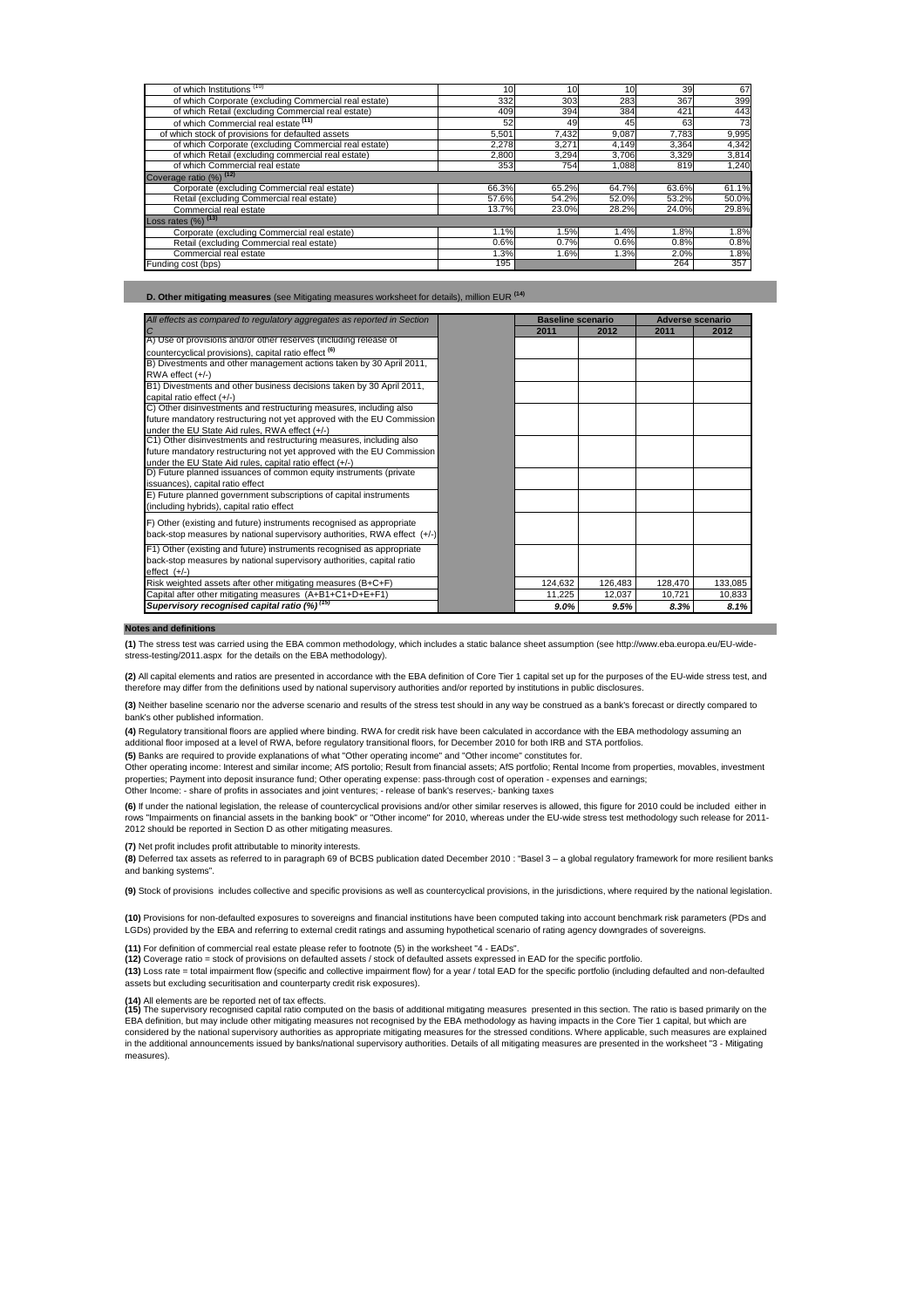## **Results of the 2011 EBA EU-wide stress test: Composition of capital as of 31 December 2010**

Name of the bank: Erste Bank Group

| <b>Situation at December 2010</b>                                                                |                    | December 2010 |                                                                                           |
|--------------------------------------------------------------------------------------------------|--------------------|---------------|-------------------------------------------------------------------------------------------|
|                                                                                                  | <b>Million EUR</b> | % RWA         | <b>References to COREP reporting</b>                                                      |
| A) Common equity before deductions (Original own funds without hybrid instruments                | 9,436              | 7.8%          | COREP CA 1.1 - hybrid instruments and government support measures other than              |
| and government support measures other than ordinary shares) (+)                                  |                    |               | ordinary shares                                                                           |
| Of which: (+) eligible capital and reserves                                                      | 8.943              | 7.4%          | COREP CA 1.1.1 + COREP line 1.1.2.1                                                       |
| Of which: (-) intangibles assets (including goodwill)                                            | $-501$             | $-0.4%$       | Net amount included in T1 own funds (COREP line 1.1.5.1)                                  |
| Of which: (-/+) adjustment to valuation differences in other AFS assets <sup>(1)</sup>           |                    | 0.0%          | Prudential filters for regulatory capital (COREP line 1.1.2.6.06)                         |
| B<br>Deductions from common equity (Elements deducted from original own funds) (-)               | $-153$             | $-0.1%$       | COREP CA 1.3.T1* (negative amount)                                                        |
|                                                                                                  |                    |               | Total of items as defined by Article 57 (I), (m), (n) (o) and (p) of Directive 2006/48/EC |
| Of which: (-) deductions of participations and subordinated claims                               | $-153$             | $-0.1%$       | and deducted from original own funds (COREP lines from 1.3.1 to 1.3.5 included in         |
|                                                                                                  |                    |               | line 1.3.T1*)                                                                             |
| Of which: (-) securitisation exposures not included in RWA                                       |                    | 0.0%          | COREP line 1.3.7 included in line 1.3.T1*                                                 |
|                                                                                                  |                    | 0.0%          | As defined by Article 57 (q) of Directive 2006/48/EC (COREP line 1.3.8 included in        |
| Of which: (-) IRB provision shortfall and IRB equity expected loss amounts (before tax)          |                    |               | $1.3.T1*$                                                                                 |
| C)<br>Common equity (A+B)                                                                        | 9.283              | 7.7%          |                                                                                           |
| Of which: ordinary shares subscribed by government                                               |                    | 0.0%          | Paid up ordinary shares subscribed by government                                          |
| D) Other Existing government support measures (+)                                                | 1,224              | 1.0%          |                                                                                           |
| $E$ ) Core Tier 1 including existing government support measures (C+D)                           | 10,507             | 8.7%          | Common equity + Existing government support measures included in T1 other than            |
|                                                                                                  |                    |               | ordinary shares                                                                           |
| Difference from benchmark capital threshold (CT1 5%)                                             | 4.480              | 3.7%          | Core tier 1 including government support measures - (RWA*5%)                              |
|                                                                                                  |                    |               | Net amount included in T1 own funds (COREP line 1.1.4.1a + COREP lines from               |
| F) Hybrid instruments not subscribed by government                                               | 1,740              | 1.4%          | 1.1.2.2***01 to 1.1.2.2***05 + COREP line 1.1.5.2a (negative amount)) not                 |
|                                                                                                  |                    |               | subscribed by government                                                                  |
| Tier 1 Capital (E+F) (Total original own funds for general solvency purposes)                    | 12.247             | 10.2%         | COREP CA 1.4 = COREP CA 1.1 + COREP CA 1.3.T1* (negative amount)                          |
| Tier 2 Capital (Total additional own funds for general solvency purposes)                        | 3,655              | 3.0%          | COREP CA 1.5                                                                              |
| Tier 3 Capital (Total additional own funds specific to cover market risks)                       | 374                | 0.3%          | COREP CA 1.6                                                                              |
| Total Capital (Total own funds for solvency purposes)                                            | 16.276             | 13.5%         | <b>COREP CA1</b>                                                                          |
| <b>Memorandum items</b>                                                                          |                    |               |                                                                                           |
| Amount of holdings, participations and subordinated claims in credit, financial and insurance    |                    |               | Total of items as defined by Article 57 (I), (m), (n) (o) and (p) of Directive 2006/48/EC |
| institutions not deducted for the computation of core tier 1 but deducted for the computation of | 329                | 0.3%          | not deducted for the computation of original own funds                                    |
| total own funds                                                                                  |                    |               |                                                                                           |
| Amount of securitisation exposures not included in RWA and not deducted for the computation      |                    | 0.0%          | Total of items as defined by Article 57 (r) of Directive 2006/48/EC not deducted for      |
| of core tier 1 but deducted for the computation of total own funds                               |                    |               | the computation of original own funds                                                     |
| Deferred tax assets <sup>(2)</sup>                                                               |                    | 0.0%          | As referred to in paragraph 69 of BCBS publication dated December 2010 : "Basel 3         |
|                                                                                                  |                    |               | - a global regulatory framework for more resilient banks and banking systems"             |
| Minority interests (excluding hybrid instruments) <sup>(2)</sup>                                 | 3,430              | 2.8%          | Gross amount of minority interests as defined by Article 65 1. (a) of Directive           |
|                                                                                                  |                    |               | 2006/48/EC                                                                                |
| Valuation differences eligible as original own funds $(-/+)$ <sup>(3)</sup>                      |                    |               | COREP line 1.1.2.6                                                                        |

**Notes and definitions**

**(1)** The amount is already included in the computation of the eligible capital and reserves and it is provided separately for information purposes.<br>**(2)** According to the Basel 3 framework specific rules apply for the tre

(3) This item represents the impact in original own funds of valuation differences arising from the application of fair value measurement to certain financial instruments (AFS/FVO) and property assets after the application filters.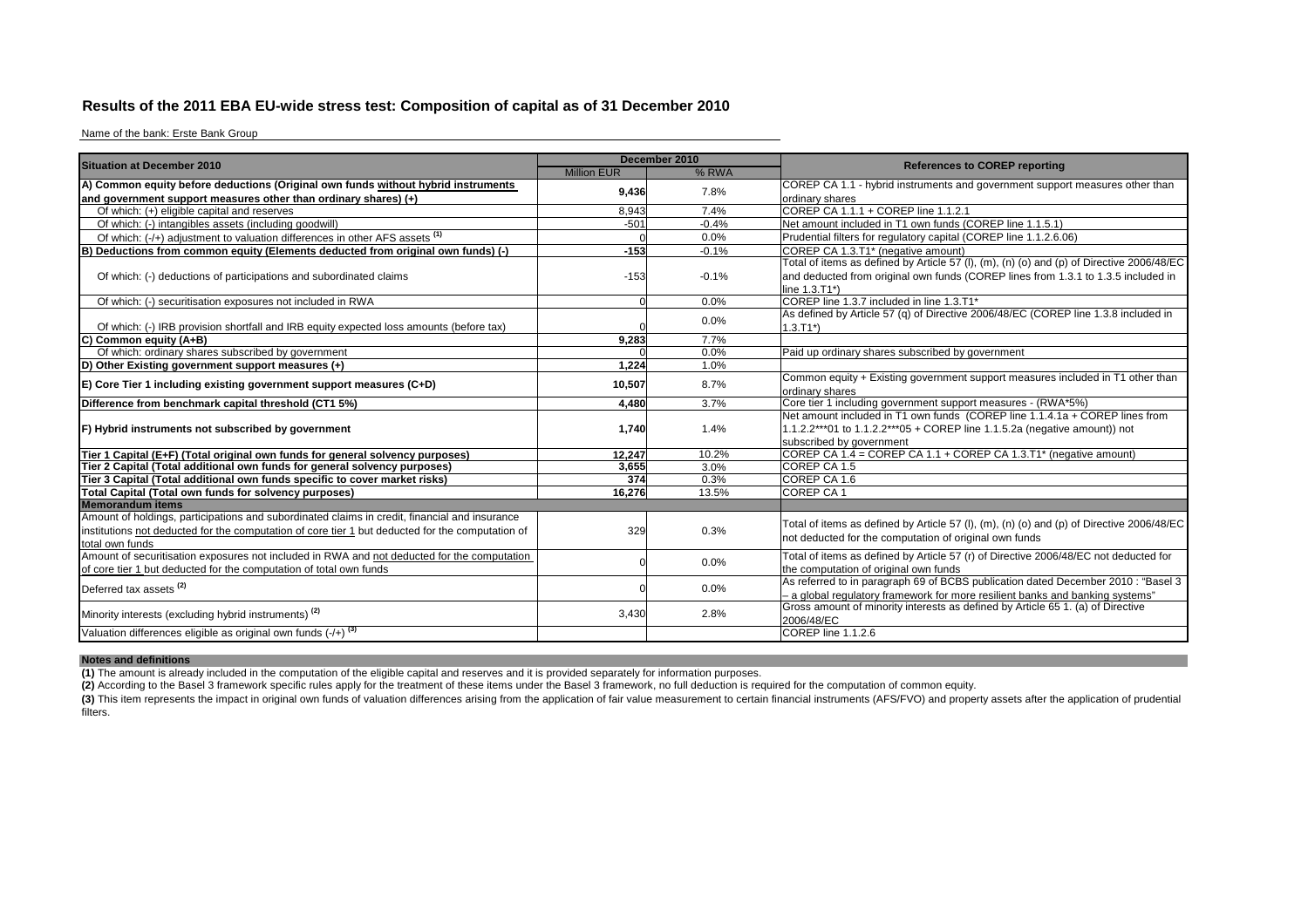# **Results of the 2011 EBA EU-wide stress test: Overview of mitigating measures (1-2)**

Name of the bank: Erste Bank Group

#### **Use of countercyclical provisions, divestments and other management actions**

| Please fill in the table using a separate row for each measure                                               | <b>Narrative description</b>                                                                                                                                           | Date of completion<br>(actual or planned<br>for future<br>issuances) | Capital / P&L<br>impact<br>(in million EUR) | <b>RWA impact</b><br>(in million EUR) | <b>Capital ratio</b><br>impact (as of 31<br>December 2012) |
|--------------------------------------------------------------------------------------------------------------|------------------------------------------------------------------------------------------------------------------------------------------------------------------------|----------------------------------------------------------------------|---------------------------------------------|---------------------------------------|------------------------------------------------------------|
| A) Use of provisions and/or other reserves (including release of countercyclical provisions), <sup>(3)</sup> |                                                                                                                                                                        |                                                                      |                                             |                                       |                                                            |
|                                                                                                              |                                                                                                                                                                        |                                                                      |                                             |                                       |                                                            |
|                                                                                                              |                                                                                                                                                                        |                                                                      |                                             |                                       |                                                            |
| B) Divestments and other management actions taken by 30 April 2011                                           |                                                                                                                                                                        |                                                                      |                                             |                                       |                                                            |
|                                                                                                              |                                                                                                                                                                        |                                                                      |                                             |                                       |                                                            |
|                                                                                                              |                                                                                                                                                                        |                                                                      |                                             |                                       |                                                            |
|                                                                                                              |                                                                                                                                                                        |                                                                      |                                             |                                       |                                                            |
|                                                                                                              |                                                                                                                                                                        |                                                                      |                                             |                                       |                                                            |
|                                                                                                              |                                                                                                                                                                        |                                                                      |                                             |                                       |                                                            |
|                                                                                                              | C) Other disinvestments and restructuring measures, including also future mandatory restructuring not yet approved with the EU Commission under the EU State Aid rules |                                                                      |                                             |                                       |                                                            |
|                                                                                                              |                                                                                                                                                                        |                                                                      |                                             |                                       |                                                            |
|                                                                                                              |                                                                                                                                                                        |                                                                      |                                             |                                       |                                                            |
|                                                                                                              |                                                                                                                                                                        |                                                                      |                                             |                                       |                                                            |
|                                                                                                              |                                                                                                                                                                        |                                                                      |                                             |                                       |                                                            |
|                                                                                                              |                                                                                                                                                                        |                                                                      |                                             |                                       |                                                            |

### **Future capital raisings and other back stop measures**

|                                                                                                                                     | Date of issuance                  |                     |                                    | Loss absorbency<br>in going concern | <b>Flexibility of</b>    | Permanence                           | <b>Conversion clause (where appropriate)</b> |                                                    |                                  |                                       |  |
|-------------------------------------------------------------------------------------------------------------------------------------|-----------------------------------|---------------------|------------------------------------|-------------------------------------|--------------------------|--------------------------------------|----------------------------------------------|----------------------------------------------------|----------------------------------|---------------------------------------|--|
| Please fill in the table using a separate row for each measure                                                                      | (actual or planned)<br>for future | Amount              | <b>Maturity</b>                    |                                     | payments<br>(capacity to | (Undated and<br>without incentive to | <b>Nature of</b><br>conversion               | Date of conversion                                 | <b>Triggers</b>                  | <b>Conversion in</b><br>common equity |  |
|                                                                                                                                     | issuances,<br>dd/mm/yy)           | (in million<br>EUR) | (dated/<br>undated) <sup>(4)</sup> | (Yes/No)                            | (Yes/No)                 | (Yes/No)                             | (mandatory/<br>discretionary)                | (at any time/from a<br>specific date:<br>dd/mm/yy) | (description of the<br>triggers) | (Yes/No)                              |  |
| D) Future planned issuances of common equity instruments (private issuances)                                                        |                                   |                     |                                    |                                     |                          |                                      |                                              |                                                    |                                  |                                       |  |
|                                                                                                                                     |                                   |                     |                                    |                                     |                          |                                      |                                              |                                                    |                                  |                                       |  |
|                                                                                                                                     |                                   |                     |                                    |                                     |                          |                                      |                                              |                                                    |                                  |                                       |  |
|                                                                                                                                     |                                   |                     |                                    |                                     |                          |                                      |                                              |                                                    |                                  |                                       |  |
|                                                                                                                                     |                                   |                     |                                    |                                     |                          |                                      |                                              |                                                    |                                  |                                       |  |
|                                                                                                                                     |                                   |                     |                                    |                                     |                          |                                      |                                              |                                                    |                                  |                                       |  |
| E) Future planned government subscriptions of capital instruments (including hybrids)<br>1) Denomination of the instrument          |                                   |                     |                                    |                                     |                          |                                      |                                              |                                                    |                                  |                                       |  |
| 21                                                                                                                                  |                                   |                     |                                    |                                     |                          |                                      |                                              |                                                    |                                  |                                       |  |
|                                                                                                                                     |                                   |                     |                                    |                                     |                          |                                      |                                              |                                                    |                                  |                                       |  |
|                                                                                                                                     |                                   |                     |                                    |                                     |                          |                                      |                                              |                                                    |                                  |                                       |  |
|                                                                                                                                     |                                   |                     |                                    |                                     |                          |                                      |                                              |                                                    |                                  |                                       |  |
| F) Other (existing and future) instruments recognised as back stop measures by national supervisory authorities (including hybrids) |                                   |                     |                                    |                                     |                          |                                      |                                              |                                                    |                                  |                                       |  |
| 1) Denomination of the instrument                                                                                                   |                                   |                     |                                    |                                     |                          |                                      |                                              |                                                    |                                  |                                       |  |
|                                                                                                                                     |                                   |                     |                                    |                                     |                          |                                      |                                              |                                                    |                                  |                                       |  |
|                                                                                                                                     |                                   |                     |                                    |                                     |                          |                                      |                                              |                                                    |                                  |                                       |  |
|                                                                                                                                     |                                   |                     |                                    |                                     |                          |                                      |                                              |                                                    |                                  |                                       |  |
|                                                                                                                                     |                                   |                     |                                    |                                     |                          |                                      |                                              |                                                    |                                  |                                       |  |

#### **Notes and definitions**

**(1)** The order of the measures follows the order of mitigating measures reported in the Section D of the worksheet "1 - Aggregate information".

**(2)** All elements are be reported net of tax effects.

(3) If under the national legislation, the release of countercyclical provisions and/or other similar reserves is allowed, this figure for 2010 could be included either in rows "Impairments on financial assets in the banki stress test methodology such release for 2011-2012 should be reported in Section D of the worksheet "1- Aggregate information" as other mitigating measures and explained in this worksheet. **(4)** If dated please insert the maturity date (dd/mm/yy) otherwise specify undated.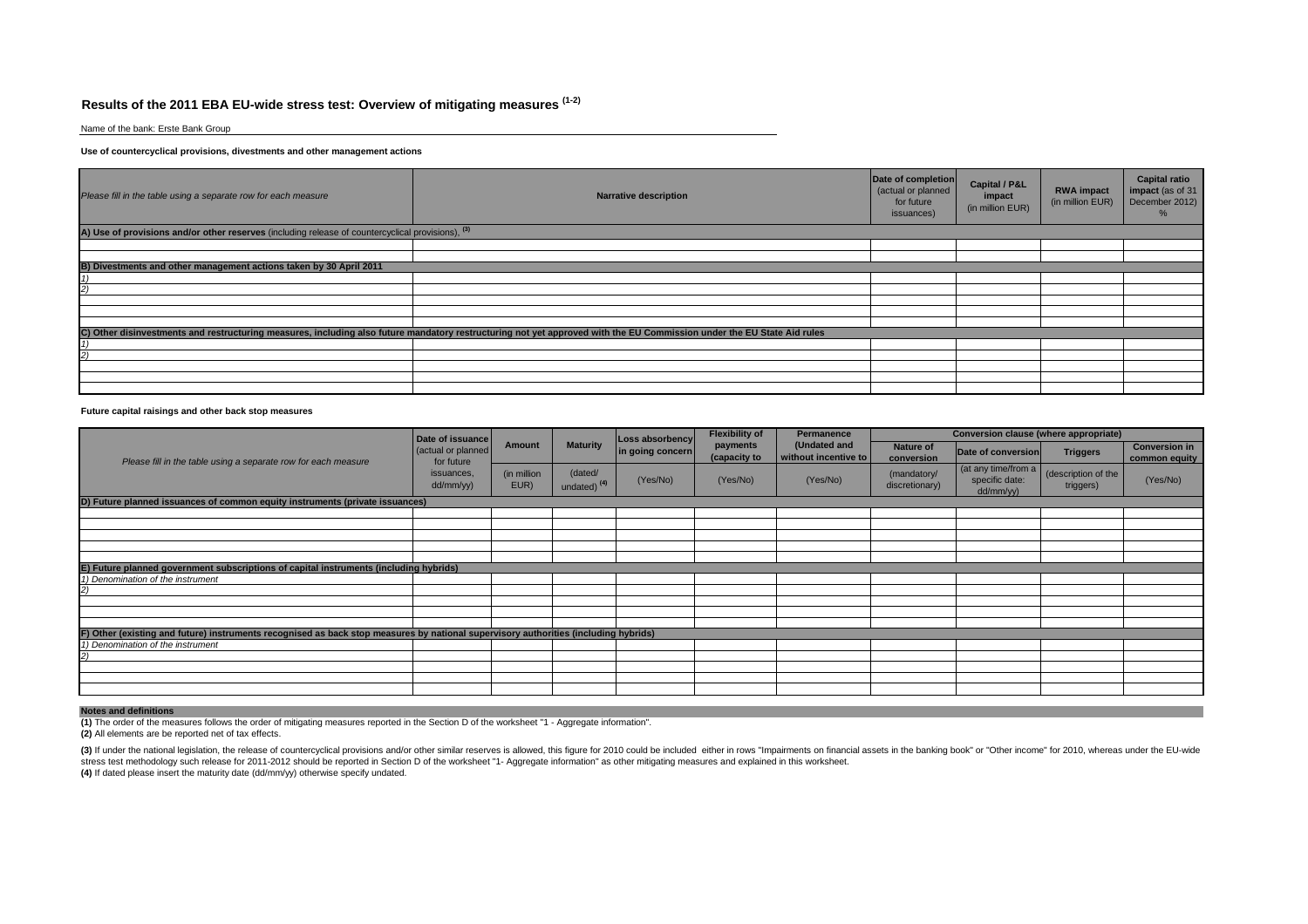## **Results of the 2011 EBA EU-wide stress test: Credit risk exposures (EAD - exposure at default), as of 31 December 2010, mln EUR, (1-5)**

#### Name of the bank: Erste Bank Group

### All values in million EUR, or %

| Retail (excluding commercial real estate)<br><b>Commercial Real Estate</b><br><b>Defaulted</b><br>Corporate<br>exposures<br>Total exposures <sup>(7)</sup><br>(excluding<br>of which Residential<br>(excluding<br><b>Institutions</b><br>commercial<br>mortgages<br>Loan to Value<br>sovereign)<br>of which<br>Loan to Value<br>of which SME of which other<br>real estate)<br>$(LTV)$ ratio $(\%)^{(6)}$<br>Revolving<br>(LTV) ratio<br>(%), (6)<br>3,558<br>4,552<br>29,445<br>32,186<br>19,680<br>56<br>10,668<br>1,838<br>11,802<br>63<br><b>Belgium</b><br><b>Bulgaria</b><br>Cyprus<br>Czech Republic<br>37,230<br>3,351<br>9,485<br>11,098<br>4,812<br>62<br>5,301<br>986<br>2,387<br>75<br>1,388<br>Estonia<br>France<br>691<br>243<br>1,107<br>$\mathbf 0$<br>8<br>2,699<br>2,362<br>65<br>7,559<br>839<br>631<br>144<br>240<br>418<br>Germany<br>946<br>Greece<br>247<br>$\overline{0}$<br>307<br>2,585<br>4,370<br>3,552<br>54<br>11,647<br>815<br>3<br>667<br>92<br>1,000<br>Hungary<br>Iceland<br>304<br>Ireland<br>160<br>74<br>$\Omega$<br>$\prime$<br>298<br>137<br>2,087<br>973<br>57<br>33<br>47<br>104<br>21<br>Latvia<br>Lithuania<br>Luxembourg<br>1,925<br>818<br>949<br>26<br>21<br>38<br>$\mathbf 0$<br>5<br>1,539<br>Poland<br>540<br>543<br>214<br>22<br>2<br>$\Omega$<br>$\Omega$<br>Portugal<br>251<br>178<br>$\Omega$<br>$\Omega$<br>$\Omega$<br>$\Omega$<br>263<br>20,301<br>3,736<br>4,231<br>1,932<br>68<br>2,085<br>214<br>2,914<br>89<br>2,406<br>11,373<br>80<br>2,575<br>3,940<br>2,708<br>58<br>52<br>62<br>548<br>1,180<br>580<br>249<br>856<br>455<br>353<br>26<br>295<br>200<br>2,271<br>75<br>280<br>901<br>437<br>$\overline{0}$<br>$\overline{2}$<br>Sweden<br><b>United Kingdom</b><br>2,653<br>636<br>47<br>24<br>21<br>14<br>13<br>17<br>1,022<br>1,307<br>10<br>2<br>14<br>5<br>Japan<br>Other non EEA non<br><b>Emerging countries</b><br><b>EEA</b><br>Others<br>5,824<br>5,859<br>2,867<br>2,816<br>231<br>2,788<br>1,523<br>5,914<br>222,290<br>61,237<br>36,663<br>3,467<br>22,228<br>10,947<br>25,044<br>63,283<br>23,153<br>$\mathbf{0}$ |                           | Non-defaulted exposures |  |  |  |  |  |  |  |  |  |        |
|------------------------------------------------------------------------------------------------------------------------------------------------------------------------------------------------------------------------------------------------------------------------------------------------------------------------------------------------------------------------------------------------------------------------------------------------------------------------------------------------------------------------------------------------------------------------------------------------------------------------------------------------------------------------------------------------------------------------------------------------------------------------------------------------------------------------------------------------------------------------------------------------------------------------------------------------------------------------------------------------------------------------------------------------------------------------------------------------------------------------------------------------------------------------------------------------------------------------------------------------------------------------------------------------------------------------------------------------------------------------------------------------------------------------------------------------------------------------------------------------------------------------------------------------------------------------------------------------------------------------------------------------------------------------------------------------------------------------------------------------------------------------------------------------------------------------------------------------------------------------------------------------------------------------------------------------------------------------------------------------------------------------------------------------------------------------------------------------|---------------------------|-------------------------|--|--|--|--|--|--|--|--|--|--------|
|                                                                                                                                                                                                                                                                                                                                                                                                                                                                                                                                                                                                                                                                                                                                                                                                                                                                                                                                                                                                                                                                                                                                                                                                                                                                                                                                                                                                                                                                                                                                                                                                                                                                                                                                                                                                                                                                                                                                                                                                                                                                                                |                           |                         |  |  |  |  |  |  |  |  |  |        |
|                                                                                                                                                                                                                                                                                                                                                                                                                                                                                                                                                                                                                                                                                                                                                                                                                                                                                                                                                                                                                                                                                                                                                                                                                                                                                                                                                                                                                                                                                                                                                                                                                                                                                                                                                                                                                                                                                                                                                                                                                                                                                                |                           |                         |  |  |  |  |  |  |  |  |  |        |
|                                                                                                                                                                                                                                                                                                                                                                                                                                                                                                                                                                                                                                                                                                                                                                                                                                                                                                                                                                                                                                                                                                                                                                                                                                                                                                                                                                                                                                                                                                                                                                                                                                                                                                                                                                                                                                                                                                                                                                                                                                                                                                | Austria                   |                         |  |  |  |  |  |  |  |  |  | 89,949 |
|                                                                                                                                                                                                                                                                                                                                                                                                                                                                                                                                                                                                                                                                                                                                                                                                                                                                                                                                                                                                                                                                                                                                                                                                                                                                                                                                                                                                                                                                                                                                                                                                                                                                                                                                                                                                                                                                                                                                                                                                                                                                                                |                           |                         |  |  |  |  |  |  |  |  |  |        |
|                                                                                                                                                                                                                                                                                                                                                                                                                                                                                                                                                                                                                                                                                                                                                                                                                                                                                                                                                                                                                                                                                                                                                                                                                                                                                                                                                                                                                                                                                                                                                                                                                                                                                                                                                                                                                                                                                                                                                                                                                                                                                                |                           |                         |  |  |  |  |  |  |  |  |  |        |
|                                                                                                                                                                                                                                                                                                                                                                                                                                                                                                                                                                                                                                                                                                                                                                                                                                                                                                                                                                                                                                                                                                                                                                                                                                                                                                                                                                                                                                                                                                                                                                                                                                                                                                                                                                                                                                                                                                                                                                                                                                                                                                |                           |                         |  |  |  |  |  |  |  |  |  |        |
|                                                                                                                                                                                                                                                                                                                                                                                                                                                                                                                                                                                                                                                                                                                                                                                                                                                                                                                                                                                                                                                                                                                                                                                                                                                                                                                                                                                                                                                                                                                                                                                                                                                                                                                                                                                                                                                                                                                                                                                                                                                                                                |                           |                         |  |  |  |  |  |  |  |  |  |        |
|                                                                                                                                                                                                                                                                                                                                                                                                                                                                                                                                                                                                                                                                                                                                                                                                                                                                                                                                                                                                                                                                                                                                                                                                                                                                                                                                                                                                                                                                                                                                                                                                                                                                                                                                                                                                                                                                                                                                                                                                                                                                                                | <b>Denmark</b>            |                         |  |  |  |  |  |  |  |  |  |        |
|                                                                                                                                                                                                                                                                                                                                                                                                                                                                                                                                                                                                                                                                                                                                                                                                                                                                                                                                                                                                                                                                                                                                                                                                                                                                                                                                                                                                                                                                                                                                                                                                                                                                                                                                                                                                                                                                                                                                                                                                                                                                                                |                           |                         |  |  |  |  |  |  |  |  |  |        |
|                                                                                                                                                                                                                                                                                                                                                                                                                                                                                                                                                                                                                                                                                                                                                                                                                                                                                                                                                                                                                                                                                                                                                                                                                                                                                                                                                                                                                                                                                                                                                                                                                                                                                                                                                                                                                                                                                                                                                                                                                                                                                                | Finland                   |                         |  |  |  |  |  |  |  |  |  |        |
|                                                                                                                                                                                                                                                                                                                                                                                                                                                                                                                                                                                                                                                                                                                                                                                                                                                                                                                                                                                                                                                                                                                                                                                                                                                                                                                                                                                                                                                                                                                                                                                                                                                                                                                                                                                                                                                                                                                                                                                                                                                                                                |                           |                         |  |  |  |  |  |  |  |  |  |        |
|                                                                                                                                                                                                                                                                                                                                                                                                                                                                                                                                                                                                                                                                                                                                                                                                                                                                                                                                                                                                                                                                                                                                                                                                                                                                                                                                                                                                                                                                                                                                                                                                                                                                                                                                                                                                                                                                                                                                                                                                                                                                                                |                           |                         |  |  |  |  |  |  |  |  |  |        |
|                                                                                                                                                                                                                                                                                                                                                                                                                                                                                                                                                                                                                                                                                                                                                                                                                                                                                                                                                                                                                                                                                                                                                                                                                                                                                                                                                                                                                                                                                                                                                                                                                                                                                                                                                                                                                                                                                                                                                                                                                                                                                                |                           |                         |  |  |  |  |  |  |  |  |  |        |
|                                                                                                                                                                                                                                                                                                                                                                                                                                                                                                                                                                                                                                                                                                                                                                                                                                                                                                                                                                                                                                                                                                                                                                                                                                                                                                                                                                                                                                                                                                                                                                                                                                                                                                                                                                                                                                                                                                                                                                                                                                                                                                |                           |                         |  |  |  |  |  |  |  |  |  |        |
|                                                                                                                                                                                                                                                                                                                                                                                                                                                                                                                                                                                                                                                                                                                                                                                                                                                                                                                                                                                                                                                                                                                                                                                                                                                                                                                                                                                                                                                                                                                                                                                                                                                                                                                                                                                                                                                                                                                                                                                                                                                                                                |                           |                         |  |  |  |  |  |  |  |  |  |        |
|                                                                                                                                                                                                                                                                                                                                                                                                                                                                                                                                                                                                                                                                                                                                                                                                                                                                                                                                                                                                                                                                                                                                                                                                                                                                                                                                                                                                                                                                                                                                                                                                                                                                                                                                                                                                                                                                                                                                                                                                                                                                                                |                           |                         |  |  |  |  |  |  |  |  |  |        |
|                                                                                                                                                                                                                                                                                                                                                                                                                                                                                                                                                                                                                                                                                                                                                                                                                                                                                                                                                                                                                                                                                                                                                                                                                                                                                                                                                                                                                                                                                                                                                                                                                                                                                                                                                                                                                                                                                                                                                                                                                                                                                                | Italy                     |                         |  |  |  |  |  |  |  |  |  |        |
|                                                                                                                                                                                                                                                                                                                                                                                                                                                                                                                                                                                                                                                                                                                                                                                                                                                                                                                                                                                                                                                                                                                                                                                                                                                                                                                                                                                                                                                                                                                                                                                                                                                                                                                                                                                                                                                                                                                                                                                                                                                                                                |                           |                         |  |  |  |  |  |  |  |  |  |        |
|                                                                                                                                                                                                                                                                                                                                                                                                                                                                                                                                                                                                                                                                                                                                                                                                                                                                                                                                                                                                                                                                                                                                                                                                                                                                                                                                                                                                                                                                                                                                                                                                                                                                                                                                                                                                                                                                                                                                                                                                                                                                                                | Liechtenstein             |                         |  |  |  |  |  |  |  |  |  |        |
|                                                                                                                                                                                                                                                                                                                                                                                                                                                                                                                                                                                                                                                                                                                                                                                                                                                                                                                                                                                                                                                                                                                                                                                                                                                                                                                                                                                                                                                                                                                                                                                                                                                                                                                                                                                                                                                                                                                                                                                                                                                                                                |                           |                         |  |  |  |  |  |  |  |  |  |        |
|                                                                                                                                                                                                                                                                                                                                                                                                                                                                                                                                                                                                                                                                                                                                                                                                                                                                                                                                                                                                                                                                                                                                                                                                                                                                                                                                                                                                                                                                                                                                                                                                                                                                                                                                                                                                                                                                                                                                                                                                                                                                                                |                           |                         |  |  |  |  |  |  |  |  |  |        |
|                                                                                                                                                                                                                                                                                                                                                                                                                                                                                                                                                                                                                                                                                                                                                                                                                                                                                                                                                                                                                                                                                                                                                                                                                                                                                                                                                                                                                                                                                                                                                                                                                                                                                                                                                                                                                                                                                                                                                                                                                                                                                                | <b>Malta</b>              |                         |  |  |  |  |  |  |  |  |  |        |
|                                                                                                                                                                                                                                                                                                                                                                                                                                                                                                                                                                                                                                                                                                                                                                                                                                                                                                                                                                                                                                                                                                                                                                                                                                                                                                                                                                                                                                                                                                                                                                                                                                                                                                                                                                                                                                                                                                                                                                                                                                                                                                | <b>Netherlands</b>        |                         |  |  |  |  |  |  |  |  |  |        |
|                                                                                                                                                                                                                                                                                                                                                                                                                                                                                                                                                                                                                                                                                                                                                                                                                                                                                                                                                                                                                                                                                                                                                                                                                                                                                                                                                                                                                                                                                                                                                                                                                                                                                                                                                                                                                                                                                                                                                                                                                                                                                                | <b>Norway</b>             |                         |  |  |  |  |  |  |  |  |  |        |
|                                                                                                                                                                                                                                                                                                                                                                                                                                                                                                                                                                                                                                                                                                                                                                                                                                                                                                                                                                                                                                                                                                                                                                                                                                                                                                                                                                                                                                                                                                                                                                                                                                                                                                                                                                                                                                                                                                                                                                                                                                                                                                |                           |                         |  |  |  |  |  |  |  |  |  |        |
|                                                                                                                                                                                                                                                                                                                                                                                                                                                                                                                                                                                                                                                                                                                                                                                                                                                                                                                                                                                                                                                                                                                                                                                                                                                                                                                                                                                                                                                                                                                                                                                                                                                                                                                                                                                                                                                                                                                                                                                                                                                                                                |                           |                         |  |  |  |  |  |  |  |  |  |        |
|                                                                                                                                                                                                                                                                                                                                                                                                                                                                                                                                                                                                                                                                                                                                                                                                                                                                                                                                                                                                                                                                                                                                                                                                                                                                                                                                                                                                                                                                                                                                                                                                                                                                                                                                                                                                                                                                                                                                                                                                                                                                                                | Romania                   |                         |  |  |  |  |  |  |  |  |  |        |
|                                                                                                                                                                                                                                                                                                                                                                                                                                                                                                                                                                                                                                                                                                                                                                                                                                                                                                                                                                                                                                                                                                                                                                                                                                                                                                                                                                                                                                                                                                                                                                                                                                                                                                                                                                                                                                                                                                                                                                                                                                                                                                | Slovakia                  |                         |  |  |  |  |  |  |  |  |  |        |
|                                                                                                                                                                                                                                                                                                                                                                                                                                                                                                                                                                                                                                                                                                                                                                                                                                                                                                                                                                                                                                                                                                                                                                                                                                                                                                                                                                                                                                                                                                                                                                                                                                                                                                                                                                                                                                                                                                                                                                                                                                                                                                | Slovenia                  |                         |  |  |  |  |  |  |  |  |  |        |
|                                                                                                                                                                                                                                                                                                                                                                                                                                                                                                                                                                                                                                                                                                                                                                                                                                                                                                                                                                                                                                                                                                                                                                                                                                                                                                                                                                                                                                                                                                                                                                                                                                                                                                                                                                                                                                                                                                                                                                                                                                                                                                | <b>Spain</b>              |                         |  |  |  |  |  |  |  |  |  |        |
|                                                                                                                                                                                                                                                                                                                                                                                                                                                                                                                                                                                                                                                                                                                                                                                                                                                                                                                                                                                                                                                                                                                                                                                                                                                                                                                                                                                                                                                                                                                                                                                                                                                                                                                                                                                                                                                                                                                                                                                                                                                                                                |                           |                         |  |  |  |  |  |  |  |  |  |        |
|                                                                                                                                                                                                                                                                                                                                                                                                                                                                                                                                                                                                                                                                                                                                                                                                                                                                                                                                                                                                                                                                                                                                                                                                                                                                                                                                                                                                                                                                                                                                                                                                                                                                                                                                                                                                                                                                                                                                                                                                                                                                                                |                           |                         |  |  |  |  |  |  |  |  |  | 4,436  |
|                                                                                                                                                                                                                                                                                                                                                                                                                                                                                                                                                                                                                                                                                                                                                                                                                                                                                                                                                                                                                                                                                                                                                                                                                                                                                                                                                                                                                                                                                                                                                                                                                                                                                                                                                                                                                                                                                                                                                                                                                                                                                                | <b>United States</b>      |                         |  |  |  |  |  |  |  |  |  | 2,598  |
|                                                                                                                                                                                                                                                                                                                                                                                                                                                                                                                                                                                                                                                                                                                                                                                                                                                                                                                                                                                                                                                                                                                                                                                                                                                                                                                                                                                                                                                                                                                                                                                                                                                                                                                                                                                                                                                                                                                                                                                                                                                                                                |                           |                         |  |  |  |  |  |  |  |  |  |        |
|                                                                                                                                                                                                                                                                                                                                                                                                                                                                                                                                                                                                                                                                                                                                                                                                                                                                                                                                                                                                                                                                                                                                                                                                                                                                                                                                                                                                                                                                                                                                                                                                                                                                                                                                                                                                                                                                                                                                                                                                                                                                                                |                           |                         |  |  |  |  |  |  |  |  |  |        |
|                                                                                                                                                                                                                                                                                                                                                                                                                                                                                                                                                                                                                                                                                                                                                                                                                                                                                                                                                                                                                                                                                                                                                                                                                                                                                                                                                                                                                                                                                                                                                                                                                                                                                                                                                                                                                                                                                                                                                                                                                                                                                                |                           |                         |  |  |  |  |  |  |  |  |  |        |
|                                                                                                                                                                                                                                                                                                                                                                                                                                                                                                                                                                                                                                                                                                                                                                                                                                                                                                                                                                                                                                                                                                                                                                                                                                                                                                                                                                                                                                                                                                                                                                                                                                                                                                                                                                                                                                                                                                                                                                                                                                                                                                | Asia                      |                         |  |  |  |  |  |  |  |  |  |        |
|                                                                                                                                                                                                                                                                                                                                                                                                                                                                                                                                                                                                                                                                                                                                                                                                                                                                                                                                                                                                                                                                                                                                                                                                                                                                                                                                                                                                                                                                                                                                                                                                                                                                                                                                                                                                                                                                                                                                                                                                                                                                                                | <b>Middle and South</b>   |                         |  |  |  |  |  |  |  |  |  |        |
|                                                                                                                                                                                                                                                                                                                                                                                                                                                                                                                                                                                                                                                                                                                                                                                                                                                                                                                                                                                                                                                                                                                                                                                                                                                                                                                                                                                                                                                                                                                                                                                                                                                                                                                                                                                                                                                                                                                                                                                                                                                                                                | America                   |                         |  |  |  |  |  |  |  |  |  |        |
|                                                                                                                                                                                                                                                                                                                                                                                                                                                                                                                                                                                                                                                                                                                                                                                                                                                                                                                                                                                                                                                                                                                                                                                                                                                                                                                                                                                                                                                                                                                                                                                                                                                                                                                                                                                                                                                                                                                                                                                                                                                                                                | <b>Eastern Europe non</b> |                         |  |  |  |  |  |  |  |  |  |        |
|                                                                                                                                                                                                                                                                                                                                                                                                                                                                                                                                                                                                                                                                                                                                                                                                                                                                                                                                                                                                                                                                                                                                                                                                                                                                                                                                                                                                                                                                                                                                                                                                                                                                                                                                                                                                                                                                                                                                                                                                                                                                                                |                           |                         |  |  |  |  |  |  |  |  |  |        |
|                                                                                                                                                                                                                                                                                                                                                                                                                                                                                                                                                                                                                                                                                                                                                                                                                                                                                                                                                                                                                                                                                                                                                                                                                                                                                                                                                                                                                                                                                                                                                                                                                                                                                                                                                                                                                                                                                                                                                                                                                                                                                                |                           |                         |  |  |  |  |  |  |  |  |  | 25,869 |
|                                                                                                                                                                                                                                                                                                                                                                                                                                                                                                                                                                                                                                                                                                                                                                                                                                                                                                                                                                                                                                                                                                                                                                                                                                                                                                                                                                                                                                                                                                                                                                                                                                                                                                                                                                                                                                                                                                                                                                                                                                                                                                | Total                     |                         |  |  |  |  |  |  |  |  |  |        |

**Notes and definitions (1)** EAD - Exposure at Default or exposure value in the meaning of the CRD.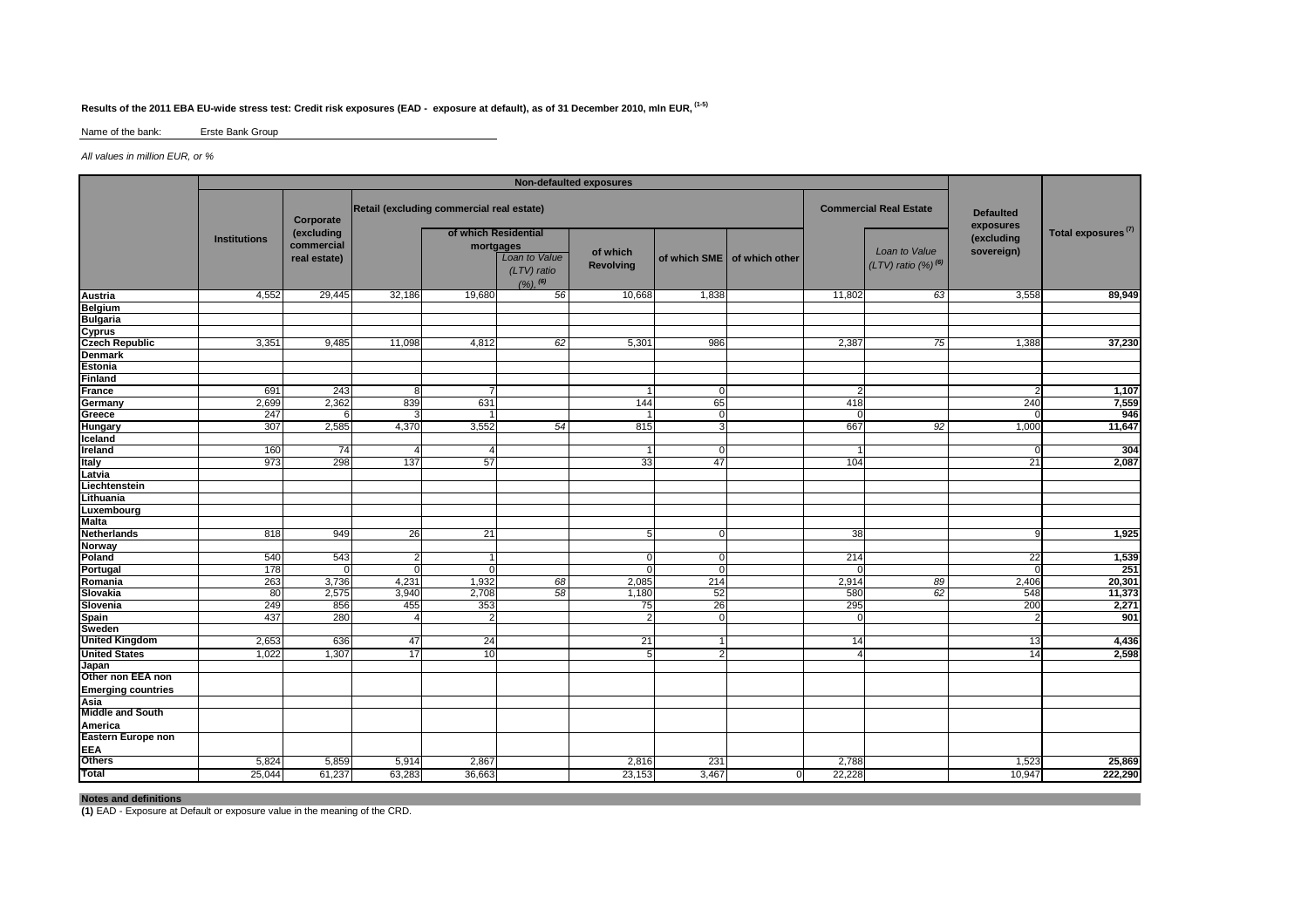(2) The EAD reported here are based on the methodologies and portfolio breakdowns used in the 2011 EU-wide stress test, and hence may differ from the EAD reported by banks in their Pillar 3 disclosures, which can vary base regulation. For example, this would affect breakdown of EAD for real estate exposures and SME exposures.

(3) Breakdown by country and macro area (e.g. Asia) when EAD >=5%. In any case coverage 100% of total EAD should be ensured (if exact mapping of some exposures to geographies is not possible, they should be allocated to th "others").

**(4)** The allocation of countries and exposures to macro areas and emerging/non-emerging is according to the IMF WEO country groupings. See: http://www.imf.org/external/pubs/ft/weo/2010/01/weodata/groups.htm

(5) Residential real estate property which is or will be occupied or let by the owner, or the beneficial owner in the case of personal investment companies, and commercial real estate property, that is, offices and other c are recognised as eligible collateral in the meaning of the CRD, with the following criteria, which need to be met:

(a) the value of the property does not materially depend upon the credit quality of the obligor. This requirement does not preclude situations where purely macro economic factors affect both the value of the property and t borrower; and

(b) the risk of the borrower does not materially depend upon the performance of the underlying property or project, but rather on the underlying capacity of the borrower to repay the debt from other sources. As such, repay not materially depend on any cash flow generated by the underlying property serving as collateral.

(6) Loan to value ratio - ratio of EAD to the market value of real estate used as collateral for such exposures. Given the different methodologies applied to assessing the value, the bank is required to explain the computa particular (a) whether collateral values is marked-to-market or any other valuation method is used, (b) whether the amount has been adjusted for principal repayments, and (c) how guarantees other than the underlying proper

#### **Definition of Loan to Value ratio used:**

#### Erste Group generally uses actual market values for their LTVs, mostly reduced by haircuts to the accepted value according to internal risk management policies. Collaterals for all IRB portfolios need to be repriced once a **year. LTVs are actual LTVs (no historical LTVs) hence principal payments are included. Only the mortgage value is included, other collaterals (e.g. guarantees are not included)**

(7) Total exposures is the total EAD according to the CRD definition based on which the bank computes RWA for credit risk. Total exposures, in addition to the exposures broken down by regulatory portfolios in this table, i securitisation transactions, counterparty credit risk, sovereigns, guaranteed by sovereigns, public sector entities and central banks.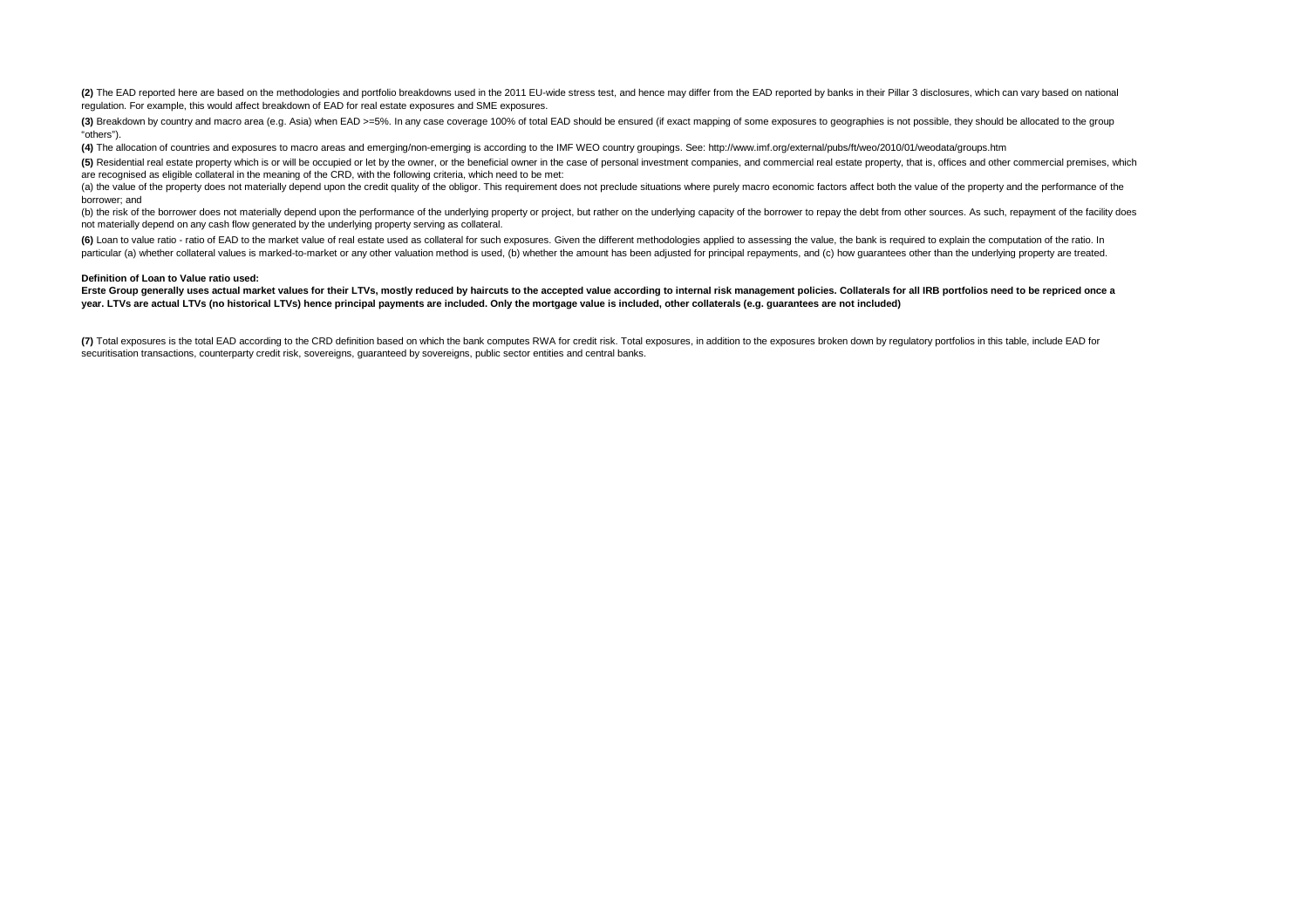#### **Results of the 2011 EBA EU-wide stress test: Exposures to sovereigns (central and local governments), as of 31 December 2010, mln EUR (1,2)**

Name of the bank: Erste Bank Group

All values in million EUR

| Maturity              |                       | <b>GROSS DIRECT LONG EXPOSURES (accounting</b><br>value gross of specific provisions) |                                           |                                         |                                            | <b>NET DIRECT POSITIONS</b><br>(gross exposures (long) net of cash short position of sovereign debt to other counterparties only<br>where there is maturity matching) | <b>DIRECT SOVEREIGN</b><br><b>EXPOSURES IN</b><br><b>DERIVATIVES</b> | <b>INDIRECT SOVEREIGN</b><br><b>EXPOSURES IN THE</b><br><b>TRADING BOOK</b>                                        |                                                                                                                    |
|-----------------------|-----------------------|---------------------------------------------------------------------------------------|-------------------------------------------|-----------------------------------------|--------------------------------------------|-----------------------------------------------------------------------------------------------------------------------------------------------------------------------|----------------------------------------------------------------------|--------------------------------------------------------------------------------------------------------------------|--------------------------------------------------------------------------------------------------------------------|
| <b>Residual</b>       | <b>Country/Region</b> |                                                                                       | of which: loans and<br>advances           |                                         | of which: AFS banking<br>book              | of which: FVO<br>(designated at fair value<br>through profit&loss)<br>banking book                                                                                    | of which: Trading book (3)                                           | Net position at fair values<br>(Derivatives with positive fair<br>value + Derivatives with<br>negative fair value) | Net position at fair values<br>(Derivatives with positive fair<br>value + Derivatives with<br>negative fair value) |
| 3M                    |                       | 150                                                                                   | 88                                        | 150                                     | 42                                         | $\mathbf 0$                                                                                                                                                           | 18                                                                   | $-11$                                                                                                              | $^{\circ}$                                                                                                         |
| 1Y                    | Austria               | 135<br>307                                                                            | 129<br>144                                | 131<br>307                              | $\overline{0}$<br>112                      | $\mathbf 0$<br>$\Omega$                                                                                                                                               | $\mathbf{0}$<br>$\Omega$                                             | $\overline{0}$<br>$\overline{0}$                                                                                   | $\overline{\mathbf{0}}$<br>Ō                                                                                       |
| 2Y<br>3Y              |                       | 1,003                                                                                 | 87                                        | 973                                     | 468                                        | $\overline{0}$                                                                                                                                                        | 8                                                                    | $-6$                                                                                                               | $\overline{0}$                                                                                                     |
| 5Y                    |                       | 1,314                                                                                 | 201                                       | 1,303                                   | 841                                        | $\overline{\mathbf{0}}$                                                                                                                                               | 136                                                                  | n                                                                                                                  | 0                                                                                                                  |
| <b>10Y</b>            |                       | 1,584                                                                                 | 832                                       | 1,566                                   | 707                                        | $\Omega$                                                                                                                                                              | 23                                                                   | $\Omega$                                                                                                           | $\overline{0}$                                                                                                     |
| <b>15Y</b>            |                       | 1,471                                                                                 | 1,269                                     | 1,471                                   | 190                                        | $\overline{z}$                                                                                                                                                        | $\mathbf{R}$                                                         | $\Omega$                                                                                                           | $\Omega$                                                                                                           |
|                       |                       | 5,964                                                                                 | 2.751                                     | 5.899                                   | 2,359                                      | $\overline{2}$                                                                                                                                                        | 188                                                                  | $-17$                                                                                                              | $\overline{0}$                                                                                                     |
| 3M                    |                       | $\mathbf{1}$                                                                          | $\Omega$                                  | $\overline{1}$                          | $\Omega$                                   | $\mathbf 0$                                                                                                                                                           | $\Omega$                                                             | $\Omega$                                                                                                           | $\overline{0}$                                                                                                     |
| 1Y                    |                       | 26                                                                                    | $\overline{0}$                            | 26                                      | $\overline{0}$                             | $\overline{0}$                                                                                                                                                        | $\overline{0}$                                                       | $\sqrt{2}$<br>$\overline{0}$                                                                                       | $^{\circ}$                                                                                                         |
| 2Y                    | 3Y<br>Belgium         | 22<br>51                                                                              | $\overline{0}$<br>$\Omega$                | 22<br>51                                | $\overline{\mathbf{0}}$<br>50              | $\overline{\mathbf{0}}$<br>$\Omega$                                                                                                                                   | $\overline{\mathbf{0}}$<br>$\Omega$                                  | $\Omega$                                                                                                           | $\overline{\mathbf{0}}$<br>Ō                                                                                       |
| <b>5Y</b>             |                       | 19                                                                                    | 0                                         | 19                                      | $\overline{\mathbf{3}}$                    | $\mathbf{0}$                                                                                                                                                          | $\mathbf{0}$                                                         | $\Omega$                                                                                                           | $\Omega$                                                                                                           |
| <b>10Y</b>            |                       | 12                                                                                    | $^{\circ}$                                | 12                                      | $\overline{\mathbf{0}}$                    | $\mathbf 0$                                                                                                                                                           | $\mathbf 0$                                                          | n                                                                                                                  | 0                                                                                                                  |
| <b>15Y</b>            |                       | $\overline{1}$                                                                        | $\Omega$                                  | $\overline{1}$                          | $\Omega$                                   | $\Omega$                                                                                                                                                              | $\Omega$                                                             | $\overline{0}$                                                                                                     | $\overline{0}$                                                                                                     |
|                       |                       | 132                                                                                   | $\mathbf{0}$                              | 132                                     | 53                                         | $\mathbf{0}$                                                                                                                                                          | $\pmb{0}$                                                            | $\mathbf{0}$                                                                                                       | $\bf{0}$                                                                                                           |
| 3M                    |                       | $^{\circ}$                                                                            | $\mathbf 0$                               | $^{\circ}$                              | $\overline{0}$                             | $\mathbf 0$                                                                                                                                                           | $^{\circ}$                                                           |                                                                                                                    | $\overline{\mathfrak{o}}$                                                                                          |
| 1Y                    |                       | $\Omega$                                                                              | $\Omega$                                  | $\Omega$                                | $\Omega$                                   | $\Omega$                                                                                                                                                              | $\Omega$<br>$\overline{0}$                                           | $\overline{0}$<br>$\sqrt{2}$                                                                                       | $\overline{0}$<br>$\sqrt{2}$                                                                                       |
| <b>2Y</b><br>3Y       |                       | $\mathbf{1}$<br>0                                                                     | $\overline{0}$<br>$\overline{0}$          | $\overline{\mathbf{0}}$                 | $\overline{0}$                             | $\overline{0}$<br>$\overline{\mathbf{0}}$                                                                                                                             | $\overline{0}$                                                       | $\overline{0}$                                                                                                     | $\overline{\mathbf{0}}$                                                                                            |
| 5Y                    | Bulgaria              | $\overline{1}$                                                                        | $\Omega$                                  | $\overline{1}$                          | $\Omega$                                   | $\Omega$                                                                                                                                                              | $\Omega$                                                             | $\Omega$                                                                                                           | $\overline{\mathbf{0}}$                                                                                            |
| <b>10Y</b>            |                       | $^{\circ}$                                                                            | $\Omega$                                  | $^{\circ}$                              | $\overline{0}$                             | $^{\circ}$                                                                                                                                                            | $\mathbf{0}$                                                         | $\Omega$                                                                                                           | $\Omega$                                                                                                           |
| <b>15Y</b>            |                       | $\mathbf 0$                                                                           | $\mathbf 0$                               | $^{\circ}$                              | $\overline{0}$                             | $\overline{0}$                                                                                                                                                        | $\mathbf 0$                                                          | n                                                                                                                  | 0                                                                                                                  |
|                       |                       | $\overline{2}$                                                                        | $\Omega$                                  | $\overline{2}$                          | $\overline{1}$                             | $\Omega$                                                                                                                                                              | $\Omega$                                                             | $\Omega$<br>$\Omega$                                                                                               | $\overline{0}$                                                                                                     |
| 3M<br>$\overline{11}$ |                       | $\mathbf 0$<br>15                                                                     | $\mathbf 0$<br>10                         | $\bf{0}$<br>15                          | $\pmb{0}$<br>5                             | $\mathbf 0$<br>$\mathbf 0$                                                                                                                                            | $\mathbf 0$<br>$\Omega$                                              | n                                                                                                                  | $\Omega$<br>0                                                                                                      |
| 2Y                    |                       | $\Omega$                                                                              | $\Omega$                                  | $\Omega$                                | $\Omega$                                   | $\Omega$                                                                                                                                                              | $\Omega$                                                             | $\overline{0}$                                                                                                     | $\overline{0}$                                                                                                     |
| 3Y                    |                       | $\overline{2}$                                                                        | 0                                         | $\overline{2}$                          | $\overline{\phantom{a}}$                   | $\mathbf{0}$                                                                                                                                                          | $\mathbf{0}$                                                         | $\Omega$                                                                                                           | $\Omega$                                                                                                           |
| 5Y                    | Cyprus                | 0                                                                                     | $\pmb{0}$                                 | $\mathbf{0}$                            | $\overline{0}$                             | 0                                                                                                                                                                     | $\mathbf 0$                                                          | $\Omega$                                                                                                           | $\overline{\mathbf{0}}$                                                                                            |
| <b>10Y</b>            |                       | $\Omega$                                                                              | $\Omega$                                  | $\Omega$                                | $\Omega$                                   | $\Omega$                                                                                                                                                              | $\Omega$                                                             | $\overline{0}$                                                                                                     | 0                                                                                                                  |
| <b>15Y</b>            |                       | $\Omega$                                                                              | $\Omega$                                  | $\Omega$                                | $\Omega$                                   | $\Omega$                                                                                                                                                              | $\Omega$                                                             | $\Omega$                                                                                                           | $\Omega$                                                                                                           |
|                       |                       | 17                                                                                    | 10                                        | 17                                      | 6                                          | $\overline{0}$                                                                                                                                                        | $\overline{0}$                                                       | $\overline{0}$                                                                                                     | $\overline{\mathbf{0}}$                                                                                            |
| $\frac{3M}{1Y}$       |                       | 295<br>894                                                                            | $\mathbf{1}$<br>$\overline{\mathbf{z}}$   | 295<br>891                              | $\Omega$<br>$\pmb{0}$                      | $\Omega$<br>$\mathbf 0$                                                                                                                                               | 294<br>227                                                           | $\overline{0}$<br>$\Omega$                                                                                         | $\overline{\mathfrak{o}}$<br>$\overline{0}$                                                                        |
| 2Y                    |                       | 1,197                                                                                 | $\overline{\mathbf{0}}$                   | 1,197                                   | $\overline{0}$                             | $\overline{\mathbf{0}}$                                                                                                                                               | 65                                                                   | n                                                                                                                  | O                                                                                                                  |
| 3Y                    |                       | 815                                                                                   | 432                                       | 815                                     | 11                                         | $\Omega$                                                                                                                                                              | 97                                                                   | $\overline{\mathbf{0}}$                                                                                            | $\overline{\mathbf{0}}$                                                                                            |
| 5Y                    | Czech Republic        | 1,228                                                                                 | 207                                       | 1,224                                   | $\pmb{0}$                                  | 74                                                                                                                                                                    | 216                                                                  | 90                                                                                                                 | $\Omega$                                                                                                           |
| <b>10Y</b>            |                       | 1,330                                                                                 | $\mathbf{1}$                              | 1,325                                   | 20                                         | 10                                                                                                                                                                    | 205                                                                  | $\overline{0}$                                                                                                     | $\overline{\mathbf{0}}$                                                                                            |
| <b>15Y</b>            |                       | $\overline{\mathbf{3}}$                                                               | $\overline{0}$                            | 3                                       | $\overline{0}$                             | $\Omega$                                                                                                                                                              | 3                                                                    | $11\,$                                                                                                             | 0                                                                                                                  |
| 3M                    |                       | 5,762<br>$\mathbf 0$                                                                  | 644<br>$\overline{0}$                     | 5,749<br>$^{\circ}$                     | 30<br>$\overline{0}$                       | 84<br>$\overline{\mathbf{0}}$                                                                                                                                         | 1,108                                                                | 101<br>$\overline{0}$                                                                                              | $\mathbf{0}$<br>0                                                                                                  |
| 1Y                    |                       | $\overline{0}$                                                                        | $\overline{0}$                            | $\Omega$                                | $\overline{0}$                             | $\Omega$                                                                                                                                                              | $^{\circ}$<br>$\Omega$                                               | $\overline{0}$                                                                                                     | $\overline{0}$                                                                                                     |
| <b>2Y</b>             |                       | $\mathbf 0$                                                                           | $\bf{0}$                                  | $\pmb{0}$                               | $\pmb{0}$                                  | $\mathbf 0$                                                                                                                                                           | $\mathbf{0}$                                                         | $\Omega$                                                                                                           | $\Omega$                                                                                                           |
| 3Y                    | Denmark               | 0                                                                                     | $\mathbf 0$                               | $\mathbf{0}$                            | $\bf{0}$                                   | 0                                                                                                                                                                     | $\mathbf 0$                                                          | $\sqrt{2}$                                                                                                         | $^{\circ}$                                                                                                         |
| 5Y                    |                       | $\Omega$                                                                              | $\Omega$                                  | $\Omega$                                | $\Omega$                                   | $\Omega$                                                                                                                                                              | $\Omega$                                                             | $\overline{\mathbf{0}}$                                                                                            | $\overline{\mathbf{0}}$                                                                                            |
| <b>10Y</b>            |                       | $\mathbf{0}$<br>$\overline{\mathbf{0}}$                                               | $^{\circ}$<br>$\overline{0}$              | $\mathbf{0}$<br>$\overline{\mathbf{0}}$ | $\mathbf{0}$<br>$\overline{0}$             | $\mathbf{0}$<br>$\overline{\mathbf{0}}$                                                                                                                               | $\mathbf{0}$<br>$\overline{\mathbf{0}}$                              | $\Omega$<br>$\overline{0}$                                                                                         | $^{\circ}$<br>$\overline{\mathbf{0}}$                                                                              |
| <b>15Y</b>            |                       | $\overline{0}$                                                                        | $\overline{0}$                            | $\Omega$                                | $\overline{0}$                             | $\overline{0}$                                                                                                                                                        | $\overline{0}$                                                       | $\Omega$                                                                                                           | $\overline{0}$                                                                                                     |
| 3M                    |                       | $^{\circ}$                                                                            | $\Omega$                                  | $\mathbf{0}$                            | $^{\circ}$                                 | $^{\circ}$                                                                                                                                                            | $\Omega$                                                             | $\Omega$                                                                                                           | $\Omega$                                                                                                           |
| 1Y                    |                       | 0                                                                                     | $\overline{0}$                            | $\mathbf{0}$                            | $\overline{0}$                             | $\overline{\mathbf{0}}$                                                                                                                                               | $\mathbf 0$                                                          | n                                                                                                                  | O                                                                                                                  |
| 2Y                    |                       | $\overline{0}$                                                                        | $\overline{0}$                            | $\mathbf{0}$                            | $\overline{0}$                             | $\overline{0}$                                                                                                                                                        | $^{\circ}$                                                           | $\overline{0}$                                                                                                     | $\overline{\mathbf{0}}$                                                                                            |
| 3Y                    | Estonia               | $\mathbf 0$                                                                           | $^{\circ}$                                | $\mathbf{0}$                            | $\pmb{0}$                                  | $\pmb{0}$                                                                                                                                                             | $\mathbf{0}$                                                         | $\Omega$<br>$\sqrt{2}$                                                                                             | $\Omega$<br>$\overline{0}$                                                                                         |
| 5Y<br><b>10Y</b>      |                       | 0<br>$\Omega$                                                                         | $\mathbf 0$<br>$\Omega$                   | $^{\circ}$<br>$\Omega$                  | $\theta$<br>$\Omega$                       | $\overline{\mathbf{0}}$<br>$\Omega$                                                                                                                                   | $\mathbf 0$<br>$\Omega$                                              | $\overline{0}$                                                                                                     | $\overline{\mathbf{0}}$                                                                                            |
| <b>15Y</b>            |                       | $\Omega$                                                                              | $\Omega$                                  | $\Omega$                                | $\Omega$                                   | $\Omega$                                                                                                                                                              | $\Omega$                                                             | $^{\circ}$                                                                                                         | Ō                                                                                                                  |
|                       |                       | $\overline{0}$                                                                        | $\overline{0}$                            | $\overline{0}$                          | $\overline{0}$                             | $\overline{0}$                                                                                                                                                        | $\overline{0}$                                                       | $\overline{0}$                                                                                                     | $\overline{0}$                                                                                                     |
| 3M                    |                       | $\Omega$                                                                              | $\Omega$                                  | $\Omega$                                | $\Omega$                                   | $\overline{0}$                                                                                                                                                        | $\Omega$                                                             | n                                                                                                                  | $\overline{\mathfrak{o}}$                                                                                          |
| 1Y                    |                       | $^{\circ}$                                                                            | $^{\circ}$                                | $^{\circ}$                              | $^{\circ}$                                 | $^{\circ}$                                                                                                                                                            | $^{\circ}$                                                           | $\Omega$<br>$\sqrt{2}$                                                                                             | $\Omega$<br>$^{\circ}$                                                                                             |
| 2Y<br>3Y              |                       | $\overline{2}$<br>1                                                                   | $\overline{0}$<br>$\overline{0}$          | 1                                       | $\overline{0}$<br>$\overline{0}$           | $\overline{\mathbf{0}}$<br>$\overline{0}$                                                                                                                             | $\mathbf 0$<br>$\mathbf{0}$                                          | $\overline{0}$                                                                                                     | $\overline{\mathbf{0}}$                                                                                            |
| <b>5Y</b>             | Finland               | 49                                                                                    | $^{\circ}$                                | 49                                      | $\mathbf{0}$                               | $^{\circ}$                                                                                                                                                            | $\mathbf{0}$                                                         | $\Omega$                                                                                                           | $\Omega$                                                                                                           |
| 10Y                   |                       | 13                                                                                    | $\overline{0}$                            | 13                                      | $\overline{0}$                             | $\overline{0}$                                                                                                                                                        | $\mathbf 0$                                                          | $\sqrt{2}$                                                                                                         | $\overline{0}$                                                                                                     |
| <b>15Y</b>            |                       | 13                                                                                    | $\overline{0}$                            | 13                                      | 13                                         | $\overline{\mathbf{0}}$                                                                                                                                               | $\overline{0}$                                                       | $\overline{0}$                                                                                                     | $\overline{\mathbf{0}}$                                                                                            |
|                       |                       | 78                                                                                    | $\Omega$                                  | 78                                      | 13                                         | $\mathbf{0}$                                                                                                                                                          | $\Omega$                                                             | $\Omega$                                                                                                           | $\overline{0}$                                                                                                     |
| 3M<br>1Y              |                       | $\overline{\mathbf{0}}$<br>3                                                          | $\overline{\mathbf{0}}$<br>$\overline{0}$ | $\overline{0}$<br>3                     | $\overline{\phantom{0}}$<br>$\overline{0}$ | $\overline{\mathbf{0}}$<br>$\overline{0}$                                                                                                                             | $\overline{0}$<br>$\mathbf 0$                                        | $\overline{0}$<br>$\Omega$                                                                                         | $\overline{0}$<br>0                                                                                                |
| 2Y                    |                       | 32                                                                                    | $^{\circ}$                                | 32                                      | $\Omega$                                   | $\Omega$                                                                                                                                                              | $\mathbf{1}$                                                         | $\Omega$                                                                                                           | $\Omega$                                                                                                           |
| 3Y                    |                       | 39                                                                                    | $\mathbf 0$                               | 39                                      | $\pmb{0}$                                  | $\mathbf 0$                                                                                                                                                           | 33                                                                   | $\Omega$                                                                                                           | $\Omega$                                                                                                           |
| <b>5Y</b>             | France                | 25                                                                                    | $\overline{0}$                            | 25                                      | $\overline{4}$                             | $\overline{0}$                                                                                                                                                        | $\mathbf 0$                                                          | $\overline{0}$                                                                                                     | $\overline{\mathbf{0}}$                                                                                            |
| 10Y                   |                       | 41                                                                                    | $^{\circ}$                                | 41                                      | $\mathbf{0}$                               | $\mathbf{0}$                                                                                                                                                          | $\Omega$                                                             | $\Omega$                                                                                                           | $\overline{0}$                                                                                                     |
| <b>15Y</b>            |                       | 13                                                                                    | $\overline{0}$                            | 13                                      | $\overline{0}$<br>$\overline{4}$           | $\overline{0}$                                                                                                                                                        | $\overline{0}$                                                       | $\sqrt{2}$<br>$\overline{0}$                                                                                       | $\sqrt{2}$<br>$\overline{0}$                                                                                       |
| 3M                    |                       | 153                                                                                   | $\overline{0}$<br>$^{\circ}$              | 153<br>236                              | 40                                         | $\overline{0}$<br>150                                                                                                                                                 | 34<br>$\overline{1}$                                                 | 0                                                                                                                  | $^{\circ}$                                                                                                         |
| <b>1Y</b>             |                       | 236<br>179                                                                            | $\mathbf{1}$                              | 179                                     | 143                                        | 0                                                                                                                                                                     | $\mathbf{1}$                                                         | $\Omega$                                                                                                           | $\Omega$                                                                                                           |
| <b>2Y</b>             |                       | 40                                                                                    | $\overline{2}$                            | 40                                      | 5                                          | $\overline{0}$                                                                                                                                                        | $\mathbf 0$                                                          | $\Omega$                                                                                                           | 0                                                                                                                  |
|                       | Germany               | 57                                                                                    | 5                                         | 57                                      | $\Omega$                                   | $\Omega$                                                                                                                                                              | $\mathbf{1}$                                                         | $\Omega$                                                                                                           | $\overline{0}$                                                                                                     |
| $\frac{3Y}{5Y}$       |                       | 270                                                                                   | 5                                         | 270                                     | 123                                        | $\mathbf 0$                                                                                                                                                           | $\overline{2}$                                                       | $\Omega$                                                                                                           | $\Omega$                                                                                                           |
|                       |                       | 203                                                                                   | $\overline{0}$                            | 203                                     | 118                                        | $\overline{0}$                                                                                                                                                        | 83                                                                   | $\overline{0}$<br>$\overline{0}$                                                                                   | -0<br>$\overline{0}$                                                                                               |
| <b>15Y</b>            |                       | 9                                                                                     | $^{\circ}$                                | 9                                       | 6                                          | $\mathbf 0$                                                                                                                                                           | $\mathbf{1}$                                                         |                                                                                                                    |                                                                                                                    |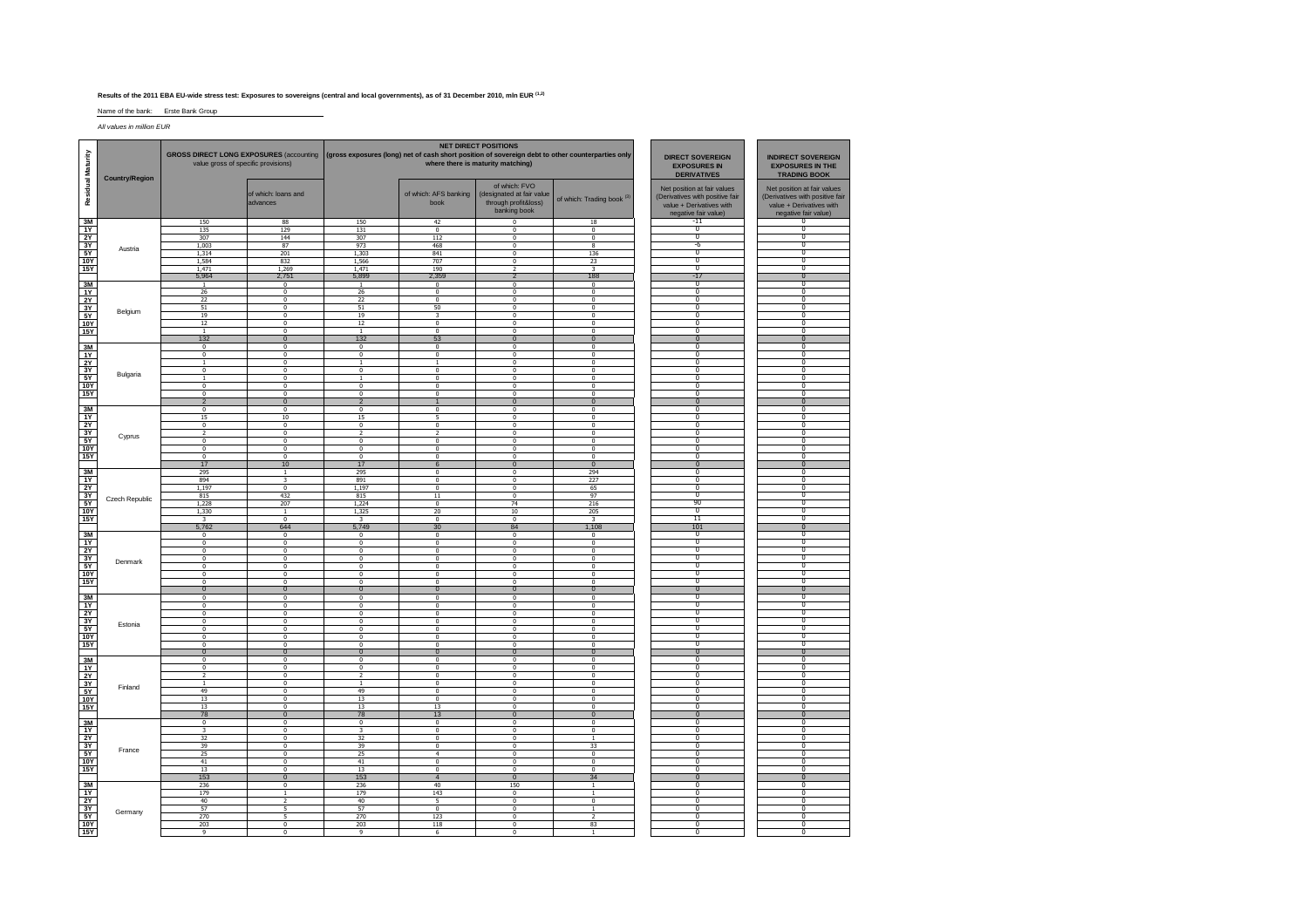| Residual Maturity                                          | <b>Country/Region</b> | GROSS DIRECT LONG EXPOSURES (accounting   (gross exposures (long) net of cash short position of sovereign debt to other counterparties only<br>value gross of specific provisions) |                                           |                                                    |                                                    | <b>NET DIRECT POSITIONS</b><br>where there is maturity matching)                   | <b>DIRECT SOVEREIGN</b><br><b>INDIRECT SOVEREIGN</b><br><b>EXPOSURES IN</b><br><b>EXPOSURES IN THE</b><br><b>DERIVATIVES</b><br><b>TRADING BOOK</b> |                                                                                                                    |                                                                                                                    |
|------------------------------------------------------------|-----------------------|------------------------------------------------------------------------------------------------------------------------------------------------------------------------------------|-------------------------------------------|----------------------------------------------------|----------------------------------------------------|------------------------------------------------------------------------------------|-----------------------------------------------------------------------------------------------------------------------------------------------------|--------------------------------------------------------------------------------------------------------------------|--------------------------------------------------------------------------------------------------------------------|
|                                                            |                       |                                                                                                                                                                                    | of which: loans and<br>advances           |                                                    | of which: AFS banking<br>book                      | of which: FVO<br>(designated at fair value<br>through profit&loss)<br>banking book | of which: Trading book <sup>(3)</sup>                                                                                                               | Net position at fair values<br>(Derivatives with positive fair<br>value + Derivatives with<br>negative fair value) | Net position at fair values<br>(Derivatives with positive fair<br>value + Derivatives with<br>negative fair value) |
|                                                            |                       | 995<br>20                                                                                                                                                                          | 12<br>$\Omega$                            | 995                                                | 434<br>9                                           | 150<br>$\Omega$                                                                    | 88<br>$\Omega$                                                                                                                                      | 0<br>$\Omega$                                                                                                      | $\Omega$<br>$\Omega$                                                                                               |
| 3M<br>1Y                                                   |                       | 210                                                                                                                                                                                | $\Omega$                                  | 20<br>210                                          | $16\,$                                             | 190                                                                                | $\sqrt{2}$                                                                                                                                          | $\Omega$                                                                                                           | $\overline{0}$                                                                                                     |
| 2Y                                                         |                       | 59                                                                                                                                                                                 | $\overline{0}$                            | 59                                                 | 15                                                 | 0                                                                                  | $\overline{0}$                                                                                                                                      | $\Omega$                                                                                                           | 0                                                                                                                  |
| $rac{3Y}{5Y}$                                              | Greece                | $10\,$                                                                                                                                                                             | $\overline{\mathbf{0}}$                   | 10                                                 |                                                    | $\overline{0}$                                                                     | $\mathbf{0}$                                                                                                                                        | $\overline{0}$                                                                                                     | $\overline{0}$                                                                                                     |
|                                                            |                       | 44                                                                                                                                                                                 | $\pmb{0}$                                 | 44                                                 | 20                                                 | 20                                                                                 | $\overline{0}$                                                                                                                                      | $\overline{0}$                                                                                                     | $\overline{0}$                                                                                                     |
| <b>10Y</b><br><b>15Y</b>                                   |                       | 3<br>$\overline{0}$                                                                                                                                                                | $\overline{\mathbf{0}}$<br>$\overline{0}$ | 3<br>$\overline{0}$                                | $\overline{0}$                                     | $\overline{0}$<br>$\overline{0}$                                                   | $\overline{0}$<br>$\Omega$                                                                                                                          | $\overline{\mathbf{0}}$<br>n                                                                                       | $\overline{\mathbf{0}}$<br>$\overline{0}$                                                                          |
|                                                            |                       | 345                                                                                                                                                                                | $\overline{0}$                            | 345                                                | 70                                                 | 210                                                                                | $\overline{0}$                                                                                                                                      | $\overline{0}$                                                                                                     | $\overline{0}$                                                                                                     |
| 3M                                                         |                       | 205                                                                                                                                                                                | 70                                        | 205                                                | $\overline{1}$                                     | $\Omega$                                                                           | 12                                                                                                                                                  | $^{\circ}$                                                                                                         | $\overline{0}$                                                                                                     |
| 1Y                                                         |                       | 155                                                                                                                                                                                | 109                                       | 155                                                | $\overline{2}$                                     | $\Omega$                                                                           | 38                                                                                                                                                  | $\Omega$                                                                                                           | $\overline{0}$                                                                                                     |
| 2Y                                                         |                       | 670                                                                                                                                                                                | 286                                       | 670                                                | $\overline{\phantom{a}}$                           | $13\,$                                                                             | $\mathbf{R}$                                                                                                                                        | $\Omega$<br>$\Omega$                                                                                               | $\overline{0}$<br>0                                                                                                |
| 3Y<br>5Y                                                   | Hungary               | 278<br>85                                                                                                                                                                          | 0<br>15                                   | 278<br>85                                          | 9                                                  | $\overline{0}$<br>$\mathbf 0$                                                      | $\frac{1}{2}$                                                                                                                                       | $\overline{0}$                                                                                                     | $\overline{0}$                                                                                                     |
| <b>10Y</b>                                                 |                       | 29                                                                                                                                                                                 | $\overline{\mathbf{0}}$                   | 28                                                 | 6                                                  | $\overline{0}$                                                                     | 21                                                                                                                                                  | $\overline{0}$                                                                                                     | $\overline{0}$                                                                                                     |
| <b>15Y</b>                                                 |                       |                                                                                                                                                                                    | 3                                         |                                                    | $\overline{0}$                                     | $\overline{0}$                                                                     |                                                                                                                                                     | $\overline{\mathbf{0}}$                                                                                            | $\overline{\mathbf{0}}$                                                                                            |
|                                                            |                       | 1,427                                                                                                                                                                              | 484                                       | 1,426                                              | 31                                                 | 13                                                                                 | 89                                                                                                                                                  | $\mathbf{0}$                                                                                                       | $\overline{0}$                                                                                                     |
| 3M<br>1Y                                                   |                       | $^{\circ}$<br>$\Omega$                                                                                                                                                             | $^{\circ}$<br>$\Omega$                    | $^{\circ}$<br>$\Omega$                             | $^{\circ}$<br>$\Omega$                             | $^{\circ}$<br>$\Omega$                                                             | $^{\circ}$<br>$\Omega$                                                                                                                              | 0<br>0                                                                                                             | 0<br>0                                                                                                             |
|                                                            |                       | $\Omega$                                                                                                                                                                           | $\Omega$                                  | $\Omega$                                           | $\Omega$                                           | $\Omega$                                                                           | $\Omega$                                                                                                                                            | $\Omega$                                                                                                           | $\overline{0}$                                                                                                     |
| $\begin{array}{r}\n 2Y \\ 3Y \\ \hline\n 5Y\n \end{array}$ | Iceland               | $\Omega$                                                                                                                                                                           | $\mathbf 0$                               | $\bf{0}$                                           | $\Omega$                                           | $\mathbf 0$                                                                        | $\Omega$                                                                                                                                            | $\Omega$                                                                                                           | $\overline{0}$                                                                                                     |
|                                                            |                       | $\overline{0}$<br>$\mathbf 0$                                                                                                                                                      | $\overline{0}$<br>$\mathbf{0}$            | $\overline{0}$<br>$\mathbf{0}$                     | $\overline{0}$<br>$\mathbf{0}$                     | $\overline{0}$<br>$\mathbf 0$                                                      | $\Omega$<br>$\mathbf{0}$                                                                                                                            | $\Omega$<br>$\overline{0}$                                                                                         | 0<br>$\overline{0}$                                                                                                |
| <b>10Y</b><br><b>15Y</b>                                   |                       | $\overline{0}$                                                                                                                                                                     | $\overline{0}$                            | $\overline{0}$                                     | $\overline{0}$                                     | $\overline{0}$                                                                     | $\overline{0}$                                                                                                                                      | n                                                                                                                  | $\overline{0}$                                                                                                     |
|                                                            |                       | $\overline{0}$                                                                                                                                                                     | $\overline{0}$                            | $\overline{0}$                                     | $\overline{0}$                                     | $\overline{0}$                                                                     | $\overline{0}$                                                                                                                                      | $\overline{0}$                                                                                                     | $\overline{0}$                                                                                                     |
| 3M                                                         |                       | $^{\circ}$                                                                                                                                                                         | $^{\circ}$                                | $^{\circ}$                                         | $^{\circ}$                                         | $^{\circ}$                                                                         | $^{\circ}$                                                                                                                                          | $\overline{0}$                                                                                                     | $\overline{0}$                                                                                                     |
| $\frac{1Y}{2Y}$                                            |                       | $^{\circ}$<br>14                                                                                                                                                                   | $^{\circ}$<br>$\Omega$                    | $^{\circ}$<br>14                                   | $\mathbf{0}$<br>$\Omega$                           | $^{\circ}$<br>$\Omega$                                                             | $^{\circ}$<br>$\Omega$                                                                                                                              | 0                                                                                                                  | $\overline{\mathbf{0}}$<br>0                                                                                       |
|                                                            |                       | $\mathbf{1}$                                                                                                                                                                       | $\Omega$                                  | $\mathbf{1}$                                       | $\Omega$                                           | $\Omega$                                                                           | $\Omega$                                                                                                                                            | $\Omega$                                                                                                           | $\Omega$                                                                                                           |
| $rac{3Y}{5Y}$                                              | Ireland               | $\mathbf{1}$                                                                                                                                                                       | $\mathbf 0$                               | $\mathbf{1}$                                       | $\Omega$                                           | $\mathbf 0$                                                                        | $\Omega$                                                                                                                                            | $\Omega$                                                                                                           | $\overline{0}$                                                                                                     |
| <b>10Y</b>                                                 |                       | 23                                                                                                                                                                                 | $\overline{0}$                            | 23                                                 | 21                                                 | $\overline{0}$                                                                     | $\overline{0}$                                                                                                                                      | $\Omega$<br>$\overline{0}$                                                                                         | $^{\circ}$<br>$\overline{0}$                                                                                       |
| <b>15Y</b>                                                 |                       | $\mathbf 0$<br>40                                                                                                                                                                  | $\mathbf{0}$<br>$\overline{0}$            | $\bf{0}$<br>40                                     | $\theta$<br>22                                     | $\mathbf 0$<br>$\overline{0}$                                                      | $\overline{0}$<br>$\bf 0$                                                                                                                           | $\overline{0}$                                                                                                     | $\overline{0}$                                                                                                     |
| 3M                                                         |                       | 81                                                                                                                                                                                 | 0                                         | 81                                                 | $\overline{\mathbf{0}}$                            | 50                                                                                 | $\mathbf{0}$                                                                                                                                        | $\overline{0}$                                                                                                     | $\overline{0}$                                                                                                     |
| 1Y                                                         |                       | 399                                                                                                                                                                                | $^{\circ}$                                | 399                                                | $^{\circ}$                                         | 397                                                                                | $^{\circ}$                                                                                                                                          | $\Omega$                                                                                                           | 0                                                                                                                  |
|                                                            |                       | 13                                                                                                                                                                                 | $^{\circ}$                                | 13                                                 | з                                                  | $^{\circ}$                                                                         | $^{\circ}$                                                                                                                                          | $\overline{\mathbf{0}}$                                                                                            | $\overline{\mathbf{0}}$                                                                                            |
| $\frac{2Y}{3Y}$                                            | Italy                 | $\mathbf{Q}$<br>23                                                                                                                                                                 | $\Omega$<br>$\Omega$                      | $\mathbf{q}$<br>23                                 | 3<br>$\mathcal{D}$                                 | $\Omega$<br>$\Omega$                                                               | $\Omega$<br>$\Omega$                                                                                                                                | 0<br>$\Omega$                                                                                                      | 0<br>$\Omega$                                                                                                      |
| <b>10Y</b>                                                 |                       | 37                                                                                                                                                                                 | $\mathbf 0$                               | 37                                                 | 23                                                 | $\mathbf 0$                                                                        | $\mathbf{0}$                                                                                                                                        | $\Omega$                                                                                                           | $\overline{0}$                                                                                                     |
| <b>15Y</b>                                                 |                       | 42                                                                                                                                                                                 | $\overline{0}$                            | 42                                                 | 33                                                 | $\overline{0}$                                                                     | $\overline{0}$                                                                                                                                      | $\Omega$                                                                                                           | $^{\circ}$                                                                                                         |
|                                                            |                       | 602                                                                                                                                                                                | $\overline{\mathbf{0}}$                   | 602                                                | 64                                                 | 447                                                                                |                                                                                                                                                     | $\Omega$<br>╖                                                                                                      | $\overline{0}$<br>$\overline{0}$                                                                                   |
| 3M<br>1Y                                                   |                       | 0<br>26                                                                                                                                                                            | 0<br>0                                    | $\bf{0}$<br>26                                     | $\overline{\mathbf{0}}$<br>$\overline{\mathbf{0}}$ | $\overline{\mathbf{0}}$<br>0                                                       | $\overline{0}$<br>$\overline{0}$                                                                                                                    | $\overline{0}$                                                                                                     | $\overline{\mathbf{0}}$                                                                                            |
| 2Y                                                         |                       | $\mathbf{0}$                                                                                                                                                                       | $^{\circ}$                                | $\mathbf{0}$                                       | $\mathbf{0}$                                       | $\mathbf{0}$                                                                       | $^{\circ}$                                                                                                                                          | 0                                                                                                                  | 0                                                                                                                  |
| $3Y$<br>$5Y$                                               | Latvia                | 3                                                                                                                                                                                  | $^{\circ}$                                | 3                                                  |                                                    | $^{\circ}$                                                                         | $^{\circ}$                                                                                                                                          | $\mathbf 0$                                                                                                        | $\overline{\mathbf{0}}$                                                                                            |
| <b>10Y</b>                                                 |                       | $\Omega$<br>$\Omega$                                                                                                                                                               | $\Omega$<br>$\Omega$                      | $\Omega$<br>$\Omega$                               | $\Omega$<br>$\Omega$                               | $\Omega$<br>$\Omega$                                                               | $\Omega$<br>$\Omega$                                                                                                                                | $^{\circ}$<br>$\Omega$                                                                                             | $\overline{\mathbf{0}}$<br>$\Omega$                                                                                |
| <b>15Y</b>                                                 |                       | $\Omega$                                                                                                                                                                           | $\Omega$                                  | $\Omega$                                           | $\sqrt{2}$                                         | $\Omega$                                                                           | $\sqrt{2}$                                                                                                                                          | $\overline{0}$                                                                                                     | $\overline{0}$                                                                                                     |
|                                                            |                       | 29                                                                                                                                                                                 | $\overline{0}$                            | 29                                                 | $\overline{2}$                                     | $\overline{0}$                                                                     | $\overline{0}$                                                                                                                                      | $\overline{0}$                                                                                                     | $\overline{0}$                                                                                                     |
| 3M                                                         |                       | $\overline{0}$                                                                                                                                                                     | $\overline{0}$                            | $\bf{0}$                                           | $\Omega$                                           | $\overline{0}$                                                                     | $\overline{0}$                                                                                                                                      | $\overline{0}$<br>$\overline{0}$                                                                                   | $\overline{0}$<br>$\overline{0}$                                                                                   |
| 1Y<br>2Y                                                   |                       | $\overline{\mathbf{0}}$<br>$\overline{\mathbf{0}}$                                                                                                                                 | 0<br>0                                    | $\overline{\mathbf{0}}$<br>$\overline{\mathbf{0}}$ | $\overline{\mathbf{0}}$<br>$\pmb{0}$               | 0<br>0                                                                             | $\overline{0}$<br>$\mathbf{0}$                                                                                                                      | $\overline{0}$                                                                                                     | $\overline{0}$                                                                                                     |
| 3Y                                                         |                       | $\mathbf 0$                                                                                                                                                                        | $\mathbf{0}$                              | $\mathbf 0$                                        | $\mathbf{0}$                                       | $\mathbf{0}$                                                                       | $^{\circ}$                                                                                                                                          | 0                                                                                                                  | 0                                                                                                                  |
| $\frac{5Y}{10Y}$                                           | Liechtenstein         | $^{\circ}$                                                                                                                                                                         | $^{\circ}$                                | $^{\circ}$                                         | $^{\circ}$                                         | $^{\circ}$                                                                         | $^{\circ}$                                                                                                                                          | $^{\circ}$                                                                                                         | $\overline{0}$                                                                                                     |
|                                                            |                       | $\Omega$<br>$\Omega$                                                                                                                                                               | $\Omega$<br>$\Omega$                      | $\Omega$<br>$\Omega$                               | $\Omega$<br>$\Omega$                               | $\Omega$<br>$\Omega$                                                               | $\Omega$<br>$\Omega$                                                                                                                                | $^{\circ}$<br>0                                                                                                    | $\overline{\mathbf{0}}$<br>0                                                                                       |
| 15Y                                                        |                       | $\mathbf{0}$                                                                                                                                                                       | $\mathbf{0}$                              | $\mathbf{0}$                                       | $\mathbf{0}$                                       | $\mathbf{0}$                                                                       | $\mathbf{0}$                                                                                                                                        | $\Omega$                                                                                                           | $\Omega$                                                                                                           |
| 3M                                                         |                       | 0                                                                                                                                                                                  | $\overline{\mathbf{0}}$                   | $\overline{\mathbf{0}}$                            | $\overline{\mathbf{0}}$                            | 0                                                                                  | $\overline{0}$                                                                                                                                      | $\Omega$                                                                                                           | $^{\circ}$                                                                                                         |
| 1Y                                                         |                       | 29                                                                                                                                                                                 | 25                                        | 29                                                 |                                                    | $\overline{0}$                                                                     | $\overline{0}$                                                                                                                                      | $\overline{0}$<br>$\overline{0}$                                                                                   | $\overline{0}$<br>$\overline{0}$                                                                                   |
| 2Y                                                         |                       | $\overline{1}$<br>0                                                                                                                                                                | $\overline{\mathbf{0}}$<br>$\pmb{0}$      | $\overline{1}$<br>$\pmb{0}$                        | $\overline{\mathbf{0}}$<br>$\pmb{0}$               | $\overline{\mathbf{0}}$<br>0                                                       | $\overline{\mathbf{0}}$<br>$\mathbf{0}$                                                                                                             | $\overline{0}$                                                                                                     | $\overline{0}$                                                                                                     |
| $\frac{3Y}{5Y}$                                            | Lithuania             | $\overline{2}$                                                                                                                                                                     | $^{\circ}$                                | $\overline{2}$                                     | $\mathbf{1}$                                       | $\mathbf 0$                                                                        | $\mathbf{0}$                                                                                                                                        | $\Omega$                                                                                                           | 0                                                                                                                  |
| <b>10Y</b>                                                 |                       | $\mathbf{0}$                                                                                                                                                                       | $^{\circ}$                                | $^{\circ}$                                         | $^{\circ}$                                         | $^{\circ}$                                                                         | $^{\circ}$                                                                                                                                          | 0                                                                                                                  | $\overline{0}$                                                                                                     |
| <b>15Y</b>                                                 |                       | $\Omega$<br>32                                                                                                                                                                     | $\Omega$<br>25                            | $\Omega$<br>32                                     | $\Omega$<br>$\mathbf{3}$                           | $\Omega$<br>$\Omega$                                                               | $\Omega$<br>$\overline{0}$                                                                                                                          | $\overline{0}$<br>$\Omega$                                                                                         | $\overline{\mathbf{0}}$<br>$\Omega$                                                                                |
| 3M                                                         |                       | $\mathbf 0$                                                                                                                                                                        | $\mathbf 0$                               | $\bf{0}$                                           | $\bf{0}$                                           | $\Omega$                                                                           | $\mathbf{0}$                                                                                                                                        | $\Omega$                                                                                                           | $\Omega$                                                                                                           |
| 1Y                                                         |                       | 0                                                                                                                                                                                  | $\overline{\mathbf{0}}$                   | $\overline{\mathbf{0}}$                            | $\overline{\mathbf{0}}$                            | 0                                                                                  | $\overline{0}$                                                                                                                                      | $\Omega$                                                                                                           | $^{\circ}$                                                                                                         |
| 2Y                                                         |                       | $\overline{0}$                                                                                                                                                                     | $\overline{0}$                            | $\overline{0}$                                     | $\overline{0}$                                     | $\overline{0}$                                                                     | $\overline{0}$                                                                                                                                      | $\overline{0}$<br>$\Omega$                                                                                         | $\overline{0}$<br>$\overline{0}$                                                                                   |
| 3Y                                                         | Luxembourg            | $\overline{\mathbf{0}}$<br>з                                                                                                                                                       | $\overline{\mathbf{0}}$<br>$\pmb{0}$      | $\overline{\mathbf{0}}$<br>3                       | $\overline{\mathbf{0}}$<br>$\pmb{0}$               | $\overline{0}$<br>0                                                                | $\overline{\mathbf{0}}$<br>$^{\circ}$                                                                                                               | $\overline{0}$                                                                                                     | $\overline{0}$                                                                                                     |
| $\frac{5Y}{10Y}$                                           |                       | 23                                                                                                                                                                                 | $\mathbf 0$                               | 23                                                 | 22                                                 | $\mathbf{0}$                                                                       | $\mathbf{0}$                                                                                                                                        | -14                                                                                                                | 0                                                                                                                  |
| <b>15Y</b>                                                 |                       | $^{\circ}$                                                                                                                                                                         | $^{\circ}$                                | $^{\circ}$                                         | $^{\circ}$                                         | $\mathbf{0}$                                                                       | $^{\circ}$                                                                                                                                          | $\overline{0}$                                                                                                     | $\overline{0}$                                                                                                     |
| 3M                                                         |                       | 26<br>$\mathbf{0}$                                                                                                                                                                 | $\mathbf{0}$<br>$^{\circ}$                | 26<br>$\mathbf{0}$                                 | 22<br>$^{\circ}$                                   | $\overline{0}$<br>$\overline{0}$                                                   | $\overline{0}$<br>$^{\circ}$                                                                                                                        | $-14$<br>0                                                                                                         | $\overline{0}$<br>0                                                                                                |
| 1Y                                                         |                       | $\mathbf{1}$                                                                                                                                                                       | $\mathbf 0$                               | $\mathbf{1}$                                       | $\mathbf{0}$                                       | $\mathbf 0$                                                                        | $\mathbf{0}$                                                                                                                                        | $\Omega$                                                                                                           | $\Omega$                                                                                                           |
| 2Y                                                         |                       | 0                                                                                                                                                                                  | $\overline{\mathbf{0}}$                   | $\overline{\mathbf{0}}$                            | $\overline{\mathbf{0}}$                            | 0                                                                                  | $\overline{0}$                                                                                                                                      | $\Omega$                                                                                                           | $^{\circ}$                                                                                                         |
| 3Y                                                         | Malta                 | $\overline{0}$                                                                                                                                                                     | $\overline{0}$                            | $\overline{0}$                                     | $\overline{0}$                                     | $\overline{0}$                                                                     | $\overline{0}$                                                                                                                                      | $\overline{0}$<br>$\Omega$                                                                                         | $\overline{0}$<br>$\overline{0}$                                                                                   |
| 5Y<br><b>10Y</b>                                           |                       | 0<br>0                                                                                                                                                                             | $\overline{\mathbf{0}}$<br>$\pmb{0}$      | $\overline{\mathbf{0}}$<br>$\pmb{0}$               | $\overline{\mathbf{0}}$<br>$\pmb{0}$               | $\overline{0}$<br>0                                                                | $\overline{\mathbf{0}}$<br>$\mathbf{0}$                                                                                                             | O                                                                                                                  | $\overline{0}$                                                                                                     |
| <b>15Y</b>                                                 |                       | $\mathbf 0$                                                                                                                                                                        | $\mathbf 0$                               | $\mathbf 0$                                        | $\mathbf{0}$                                       | $\mathbf 0$                                                                        | $\mathbf{0}$                                                                                                                                        |                                                                                                                    | 0                                                                                                                  |
|                                                            |                       | $\mathbf{1}$                                                                                                                                                                       | $\mathbf{0}$                              | $\mathbf{1}$                                       | $\mathbf{0}$                                       | $\overline{0}$                                                                     | $\mathbf{0}$                                                                                                                                        | $\mathbf{0}$                                                                                                       | $\overline{0}$                                                                                                     |
| 3M<br>1Y                                                   |                       | $\mathbf{0}$<br>$\overline{2}$                                                                                                                                                     | $\Omega$<br>$^{\circ}$                    | $\mathbf 0$<br>$\overline{2}$                      | $\Omega$<br>$\mathbf{0}$                           | $\Omega$<br>$\Omega$                                                               | $\Omega$<br>$\Omega$                                                                                                                                | $^{\circ}$<br>0                                                                                                    | 0<br>0                                                                                                             |
|                                                            |                       | $\overline{z}$                                                                                                                                                                     | $\pmb{0}$                                 | $\overline{7}$                                     | $\pmb{0}$                                          | $\pmb{0}$                                                                          | $\mathbf{0}$                                                                                                                                        | $\Omega$                                                                                                           | $\Omega$                                                                                                           |
| $\frac{2Y}{3Y}$                                            | Netherlands           | $\overline{7}$                                                                                                                                                                     | $\overline{\mathbf{0}}$                   | $\overline{7}$                                     | $\overline{\mathbf{0}}$                            | 0                                                                                  | $\overline{\mathbf{0}}$                                                                                                                             | $\Omega$                                                                                                           | 0                                                                                                                  |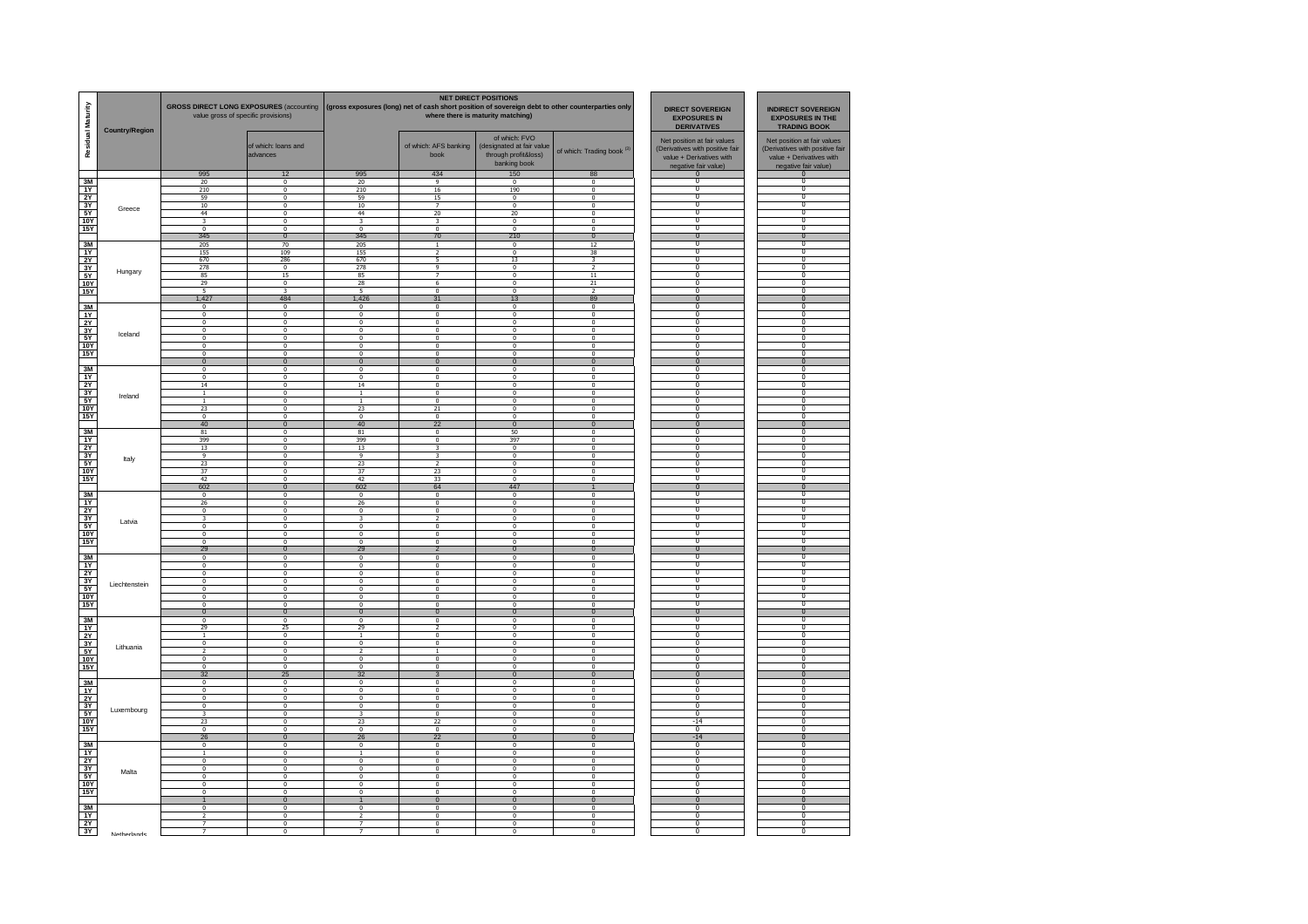| Residual Maturity                                                                                                 | <b>Country/Region</b> | <b>GROSS DIRECT LONG EXPOSURES (accounting</b><br>value gross of specific provisions) |                                                    |                                 | (gross exposures (long) net of cash short position of sovereign debt to other counterparties only | <b>NET DIRECT POSITIONS</b><br>where there is maturity matching)                   | <b>DIRECT SOVEREIGN</b><br><b>EXPOSURES IN</b><br><b>DERIVATIVES</b> | <b>INDIRECT SOVEREIGN</b><br><b>EXPOSURES IN THE</b><br><b>TRADING BOOK</b>                                        |                                                                                                                    |
|-------------------------------------------------------------------------------------------------------------------|-----------------------|---------------------------------------------------------------------------------------|----------------------------------------------------|---------------------------------|---------------------------------------------------------------------------------------------------|------------------------------------------------------------------------------------|----------------------------------------------------------------------|--------------------------------------------------------------------------------------------------------------------|--------------------------------------------------------------------------------------------------------------------|
|                                                                                                                   |                       |                                                                                       | of which: loans and<br>advances                    |                                 | of which: AFS banking<br>book                                                                     | of which: FVO<br>(designated at fair value<br>through profit&loss)<br>banking book | of which: Trading book (3)                                           | Net position at fair values<br>(Derivatives with positive fair<br>value + Derivatives with<br>negative fair value) | Net position at fair values<br>(Derivatives with positive fair<br>value + Derivatives with<br>negative fair value) |
| 5Y                                                                                                                |                       | 25<br>26                                                                              | $\Omega$<br>$\Omega$                               | $\frac{25}{26}$                 | $\Omega$<br>25                                                                                    | $\Omega$<br>$\Omega$                                                               | $\Omega$<br>$\Omega$                                                 | 0<br>$\Omega$                                                                                                      | $\Omega$                                                                                                           |
| <b>10Y</b><br><b>15Y</b>                                                                                          |                       | $\overline{1}$                                                                        | $\Omega$                                           | $\overline{1}$                  | $\Omega$                                                                                          | $\Omega$                                                                           | $\Omega$                                                             | $\Omega$                                                                                                           | $\Omega$                                                                                                           |
|                                                                                                                   |                       | 69                                                                                    | $\mathbf{0}$                                       | 69                              | 25                                                                                                | $\mathbf{0}$                                                                       | $\Omega$                                                             | $\Omega$                                                                                                           | $\Omega$                                                                                                           |
| 3M                                                                                                                |                       | $\overline{0}$                                                                        | $\mathbf{0}$                                       | $\bf{0}$                        | $\mathbf{0}$                                                                                      | $\pmb{0}$                                                                          | $\overline{0}$                                                       | $\Omega$                                                                                                           | $\Omega$                                                                                                           |
| 1Y<br>2Y                                                                                                          |                       | $\overline{0}$<br>$\overline{0}$                                                      | $\mathbf 0$<br>$\overline{0}$                      | $\bf{0}$<br>$\overline{0}$      | $\mathbf 0$<br>$\mathbf 0$                                                                        | $\overline{0}$<br>$\overline{\mathbf{0}}$                                          | $\mathbf 0$<br>$\overline{0}$                                        | $\Omega$<br>$\overline{0}$                                                                                         | $\overline{0}$<br>$\Omega$                                                                                         |
| 3Y                                                                                                                |                       | $^{\circ}$                                                                            | $\mathbf 0$                                        | $\bf{0}$                        | $^{\circ}$                                                                                        | $\mathbf 0$                                                                        | $\theta$                                                             | $\overline{0}$                                                                                                     | $\overline{0}$                                                                                                     |
| 5Y                                                                                                                | Norway                | $\mathbf{0}$                                                                          | $\overline{\mathbf{0}}$                            | $\mathbf 0$                     | $^{\circ}$                                                                                        | $\mathbf 0$                                                                        | $\overline{0}$                                                       | $\overline{0}$                                                                                                     | $\overline{0}$                                                                                                     |
| <b>10Y</b>                                                                                                        |                       | $\Omega$                                                                              | $\Omega$                                           | $\Omega$                        | $\Omega$                                                                                          | $\Omega$                                                                           | $\Omega$                                                             | $\overline{0}$                                                                                                     | $\overline{0}$                                                                                                     |
| <b>15Y</b>                                                                                                        |                       | $\Omega$<br>$\Omega$                                                                  | $\Omega$<br>$\Omega$                               | $\Omega$<br>$\Omega$            | $\Omega$<br>$\Omega$                                                                              | $\Omega$<br>$\Omega$                                                               | $\Omega$<br>$\Omega$                                                 | $\Omega$<br>$\Omega$                                                                                               | $\Omega$<br>$\Omega$                                                                                               |
| 3M                                                                                                                |                       | 45                                                                                    | 25                                                 | 45                              | 5                                                                                                 | 5                                                                                  | 3                                                                    | $\Omega$                                                                                                           | $\Omega$                                                                                                           |
| 1Y                                                                                                                |                       | 75                                                                                    | 40                                                 | 73                              | $\pmb{0}$                                                                                         | $\pmb{0}$                                                                          | 29                                                                   | $\Omega$                                                                                                           | $\Omega$                                                                                                           |
| 2Y                                                                                                                |                       | 75                                                                                    | 20                                                 | 75                              | 14                                                                                                | $\overline{\mathbf{0}}$                                                            | 23                                                                   | $\Omega$                                                                                                           | $\overline{0}$                                                                                                     |
| 3Y<br>5Y                                                                                                          | Poland                | 32                                                                                    | $\overline{0}$                                     | 32                              | $\mathbf 0$                                                                                       | 5                                                                                  | 19                                                                   | $\overline{\mathbf{0}}$<br>0                                                                                       | $\overline{0}$<br>$\overline{0}$                                                                                   |
| <b>10Y</b>                                                                                                        |                       | 113<br>47                                                                             | $\overline{0}$<br>$\mathbf{0}$                     | 113<br>-46                      | 19<br>25                                                                                          | $\overline{\mathbf{0}}$<br>$\mathbf 0$                                             | 89<br>17                                                             | $\overline{\mathbf{0}}$                                                                                            | $\overline{0}$                                                                                                     |
| <b>15Y</b>                                                                                                        |                       | 19                                                                                    | $\Omega$                                           | 19                              | $\Omega$                                                                                          | $\Omega$                                                                           | 8                                                                    | $\overline{0}$                                                                                                     | $\overline{0}$                                                                                                     |
|                                                                                                                   |                       | 408                                                                                   | 85                                                 | 404                             | 64                                                                                                | 10                                                                                 | 187                                                                  | $\Omega$                                                                                                           | $\Omega$                                                                                                           |
| 3M                                                                                                                |                       | 96                                                                                    | $\Omega$                                           | 96                              | $\Omega$                                                                                          | $\mathbf{0}$                                                                       | $\Omega$                                                             | $\Omega$<br>$^{\circ}$                                                                                             | $\Omega$<br>$\Omega$                                                                                               |
| 1Y<br>2Y                                                                                                          |                       | $\Omega$<br>$\pmb{0}$                                                                 | $\Omega$<br>$\mathbf 0$                            | $\Omega$<br>$\bf{0}$            | $\Omega$<br>$\pmb{0}$                                                                             | $\Omega$<br>$\pmb{0}$                                                              | $\Omega$<br>$\mathbf{0}$                                             | $\Omega$                                                                                                           | $\Omega$                                                                                                           |
| 3Y                                                                                                                |                       | $\overline{2}$                                                                        | $\overline{0}$                                     | $\overline{2}$                  | $\overline{\mathbf{0}}$                                                                           | $\overline{\mathbf{0}}$                                                            | $\overline{0}$                                                       | $\Omega$                                                                                                           | $\overline{0}$                                                                                                     |
| 5Y                                                                                                                | Portugal              | 6                                                                                     | $\overline{0}$                                     | 6                               | 5                                                                                                 | $\overline{\mathbf{0}}$                                                            | $\overline{0}$                                                       | $\overline{\mathbf{0}}$                                                                                            | $\overline{0}$                                                                                                     |
| <b>10Y</b>                                                                                                        |                       | $\overline{\phantom{a}}$                                                              | $\overline{\mathbf{0}}$<br>$\mathbf{0}$            | $\overline{\phantom{a}}$        | 1                                                                                                 | $\overline{\mathbf{0}}$                                                            | $\overline{\phantom{0}}$<br>$\overline{0}$                           | 0<br>$\overline{\mathbf{0}}$                                                                                       | $\overline{0}$<br>$\overline{0}$                                                                                   |
| <b>15Y</b>                                                                                                        |                       | $^{\circ}$<br>105                                                                     | $\overline{0}$                                     | $\bf{0}$<br>105                 | $^{\circ}$<br>6                                                                                   | $^{\circ}$<br>$\overline{0}$                                                       | $\overline{0}$                                                       | $\overline{\mathbf{0}}$                                                                                            | $^{\circ}$                                                                                                         |
|                                                                                                                   |                       | 2.152                                                                                 | 1.601                                              | 2,152                           | 400                                                                                               | $\Omega$                                                                           | 150                                                                  | - 0                                                                                                                | $\Omega$                                                                                                           |
| $\frac{3M}{1Y}$                                                                                                   |                       | 1,727                                                                                 | $\Omega$                                           | 1,727                           | 673                                                                                               | $\mathbf{0}$                                                                       | 355                                                                  | $\overline{0}$                                                                                                     | $\Omega$                                                                                                           |
| 2Y                                                                                                                |                       | 900                                                                                   | $\Omega$                                           | 900                             | 98                                                                                                | $\Omega$                                                                           | 22                                                                   | $^{\circ}$                                                                                                         | $\Omega$                                                                                                           |
| 3Y<br>5Y                                                                                                          | Romania               | 250                                                                                   | $\ddot{a}$<br>$\overline{0}$                       | 250                             | 67<br>9                                                                                           | $\pmb{0}$<br>$\overline{\mathbf{0}}$                                               | 68<br>$\overline{7}$                                                 | $\Omega$<br>$\Omega$                                                                                               | $\Omega$<br>$\overline{0}$                                                                                         |
| <b>10Y</b>                                                                                                        |                       | 343<br>$\overline{8}$                                                                 | $\overline{\mathbf{0}}$                            | 340<br>8                        | $\overline{4}$                                                                                    | $\overline{\mathbf{0}}$                                                            | 3                                                                    | $\overline{0}$                                                                                                     | $\overline{0}$                                                                                                     |
| <b>15Y</b>                                                                                                        |                       | $\overline{\mathbf{0}}$                                                               | $\overline{0}$                                     | $\overline{0}$                  | $\overline{0}$                                                                                    | $\overline{\mathbf{0}}$                                                            | $\overline{0}$                                                       | -0                                                                                                                 | n                                                                                                                  |
|                                                                                                                   |                       | 5,380                                                                                 | 1,605                                              | 5,377                           | 1,251                                                                                             | $\overline{0}$                                                                     | 606                                                                  | $\overline{\mathbf{0}}$                                                                                            | $\Omega$                                                                                                           |
| 3M<br>1Y                                                                                                          |                       | 90<br>545                                                                             | $\Omega$<br>$\mathbf{1}$                           | 90<br>545                       | 42<br>125                                                                                         | $\Omega$<br>$\Omega$                                                               | 24<br>89                                                             | $\overline{0}$<br>$\Omega$                                                                                         | $\overline{0}$<br>$\Omega$                                                                                         |
| 2Y                                                                                                                |                       | 690                                                                                   | $\Omega$                                           | 690                             | 210                                                                                               | $\Omega$                                                                           | 12                                                                   | $\Omega$                                                                                                           | $\Omega$                                                                                                           |
| 3Y                                                                                                                | Slovakia              | 787                                                                                   | 12                                                 | 787                             | 12                                                                                                | $\bf{0}$                                                                           | 92                                                                   | $\Omega$                                                                                                           | $\Omega$                                                                                                           |
| 5Y                                                                                                                |                       | 873                                                                                   | $\overline{ }$                                     | 870                             | 327                                                                                               | $\overline{7}$                                                                     | 480                                                                  | $\Omega$                                                                                                           | $\Omega$                                                                                                           |
| <b>10Y</b>                                                                                                        |                       | 738                                                                                   | $10$                                               | 738                             | 84<br>58                                                                                          | $\overline{0}$                                                                     | 16                                                                   | $\Omega$                                                                                                           | $\overline{0}$<br>$\overline{0}$                                                                                   |
| <b>15Y</b>                                                                                                        |                       | 147<br>3,871                                                                          | $\mathbf{1}$<br>26                                 | 147<br>3,867                    | 858                                                                                               | $\overline{0}$<br>6                                                                | 45<br>758                                                            | $\overline{0}$<br>$\overline{0}$                                                                                   | $\overline{0}$                                                                                                     |
| 3M                                                                                                                |                       | 7                                                                                     | $^{\circ}$                                         | 7                               |                                                                                                   | 0                                                                                  | 0                                                                    | 0                                                                                                                  | 0                                                                                                                  |
| $\frac{11}{21}$                                                                                                   |                       | 13                                                                                    | $\Omega$                                           | 13                              | 13                                                                                                | $\Omega$                                                                           | $\Omega$                                                             | $\overline{0}$                                                                                                     | $\overline{0}$                                                                                                     |
|                                                                                                                   |                       | 3                                                                                     | $\Omega$                                           | 3                               | $\Omega$                                                                                          | $\Omega$                                                                           | $\Omega$                                                             | $\Omega$                                                                                                           | $\Omega$                                                                                                           |
| 3Y<br>5Y                                                                                                          | Slovenia              | 10<br>$6\phantom{.}6$                                                                 | $\Omega$<br>$\Omega$                               | 10<br>6                         | $\mathbf{R}$<br>$\Omega$                                                                          | $\Omega$<br>$\Omega$                                                               | $\Omega$<br>$\Omega$                                                 | $\Omega$<br>$\Omega$                                                                                               | $\Omega$<br>$\Omega$                                                                                               |
| <b>10Y</b>                                                                                                        |                       | 44                                                                                    | $\Omega$                                           | 44                              | $\mathbf{R}$                                                                                      | $\Omega$                                                                           | $\Omega$                                                             | $\Omega$                                                                                                           | $\Omega$                                                                                                           |
| 15Y                                                                                                               |                       | 41                                                                                    | $\overline{4}$                                     | 41                              | 36                                                                                                | $\overline{0}$                                                                     | $\overline{0}$                                                       | -0                                                                                                                 | $\overline{0}$                                                                                                     |
|                                                                                                                   |                       | 125                                                                                   | $\overline{4}$                                     | 125                             | 63                                                                                                | $\pmb{0}$                                                                          | $\overline{0}$                                                       | $\overline{0}$                                                                                                     | $\overline{0}$                                                                                                     |
| 3M<br>1Y                                                                                                          |                       | $\overline{\mathbf{0}}$<br>102                                                        | $\overline{\mathbf{0}}$<br>$\overline{\mathbf{0}}$ | $\bf{0}$<br>102                 | 0<br>0                                                                                            | $\mathbf 0$<br>$\mathbf 0$                                                         | $\bf{0}$<br>$\overline{0}$                                           | O<br>$\overline{0}$                                                                                                | $\overline{0}$<br>$\Omega$                                                                                         |
| 2Y                                                                                                                |                       | 33                                                                                    | $\mathbf{0}$                                       | 33                              | 30                                                                                                | $\mathbf{0}$                                                                       | $\mathbf{0}$                                                         | $\overline{0}$                                                                                                     | $\overline{0}$                                                                                                     |
| $\frac{3Y}{5Y}$                                                                                                   | Spain                 | $\mathbf{1}$                                                                          | $^{\circ}$                                         | $\mathbf{1}$                    | $^{\circ}$                                                                                        | $^{\circ}$                                                                         | $^{\circ}$                                                           | 0                                                                                                                  |                                                                                                                    |
| <b>10Y</b>                                                                                                        |                       | $\mathbf{1}$<br>$\mathcal{D}$                                                         | $\Omega$                                           | $\overline{1}$<br>$\mathcal{D}$ | $\overline{1}$                                                                                    | $\mathbf{0}$                                                                       | $\Omega$                                                             | $\overline{0}$<br>$\Omega$                                                                                         | $\overline{0}$<br>$\Omega$                                                                                         |
| <b>15Y</b>                                                                                                        |                       | $\Omega$                                                                              | $\mathbf{0}$<br>$\Omega$                           | $\Omega$                        | $\Omega$                                                                                          | $\mathbf{0}$<br>$\Omega$                                                           | $\mathbf{0}$<br>$\Omega$                                             | $\Omega$                                                                                                           | $\Omega$                                                                                                           |
|                                                                                                                   |                       | 140                                                                                   | $\overline{0}$                                     | 140                             | 33                                                                                                | $\overline{0}$                                                                     | $\overline{0}$                                                       | $\overline{0}$                                                                                                     | $\overline{0}$                                                                                                     |
| 3M                                                                                                                |                       | $\overline{\mathbf{0}}$                                                               | $\overline{0}$                                     | $\overline{\mathbf{0}}$         | $\overline{\mathbf{0}}$                                                                           | $\overline{\mathbf{0}}$                                                            | $\overline{0}$                                                       | $\overline{0}$                                                                                                     | $\Omega$                                                                                                           |
| 1Y                                                                                                                |                       | $\overline{\mathbf{0}}$                                                               | $\overline{\mathbf{0}}$                            | 0                               | $\pmb{0}$                                                                                         | $\overline{\mathbf{0}}$                                                            | $\overline{\mathbf{0}}$                                              | $\overline{0}$                                                                                                     | n<br>$\overline{0}$                                                                                                |
| $\frac{2Y}{3Y}$                                                                                                   |                       | $\mathbf 0$<br>$\mathbf{0}$                                                           | $\overline{\mathbf{0}}$<br>$\mathbf{0}$            | $\bf{0}$<br>$\mathbf{0}$        | 0<br>$^{\circ}$                                                                                   | $\overline{\mathbf{0}}$<br>$\mathbf{0}$                                            | $\overline{\mathbf{0}}$<br>$\mathbf{0}$                              | $\overline{0}$<br>$\overline{0}$                                                                                   | $\overline{0}$                                                                                                     |
|                                                                                                                   | Sweden                | $^{\circ}$                                                                            | $^{\circ}$                                         | $^{\circ}$                      | $^{\circ}$                                                                                        | $^{\circ}$                                                                         | $^{\circ}$                                                           | $\Omega$                                                                                                           |                                                                                                                    |
| 10Y                                                                                                               |                       | $\Omega$                                                                              | $\Omega$                                           | $\Omega$                        | $\Omega$                                                                                          | $\Omega$                                                                           | $\Omega$                                                             | $\overline{0}$                                                                                                     | $\overline{0}$                                                                                                     |
| <b>15Y</b>                                                                                                        |                       | $\Omega$                                                                              | $\Omega$                                           | $\Omega$                        | $\Omega$                                                                                          | $\Omega$                                                                           | $\Omega$                                                             | $^{\circ}$                                                                                                         | 0<br>$\Omega$                                                                                                      |
| 3M                                                                                                                |                       | $\overline{0}$<br>$\overline{\mathbf{0}}$                                             | $\mathbf{0}$<br>$\overline{0}$                     | $\mathbf{0}$<br>0               | $\mathbf 0$<br>$\overline{\mathbf{0}}$                                                            | $\boldsymbol{0}$<br>$\overline{\mathbf{0}}$                                        | $\mathbf 0$<br>$\overline{\mathbf{0}}$                               | $\mathbf{0}$<br>$^{\circ}$                                                                                         | $\overline{0}$                                                                                                     |
| 1Y                                                                                                                |                       | $\overline{0}$                                                                        | $\overline{0}$                                     | $\overline{\mathbf{0}}$         | $\overline{\mathbf{0}}$                                                                           | $\overline{\mathbf{0}}$                                                            | $\overline{0}$                                                       | $\overline{0}$                                                                                                     | $\overline{0}$                                                                                                     |
| 2Y                                                                                                                |                       | $\overline{\mathbf{0}}$                                                               | $\overline{\mathbf{0}}$                            | $\overline{\mathbf{0}}$         | $\pmb{0}$                                                                                         | $\overline{\mathbf{0}}$                                                            | $\overline{\mathbf{0}}$                                              | O                                                                                                                  | n                                                                                                                  |
| $\frac{3Y}{5Y}$                                                                                                   | United Kingdom        | 0                                                                                     | $\overline{\mathbf{0}}$                            | 0                               | 0                                                                                                 | $\overline{\mathbf{0}}$                                                            | $\overline{\phantom{0}}$                                             | $\overline{0}$                                                                                                     | $\overline{0}$                                                                                                     |
|                                                                                                                   |                       | $\mathbf{0}$                                                                          | $\mathbf{0}$                                       | $\mathbf{0}$                    | $^{\circ}$                                                                                        | $\mathbf 0$                                                                        | $\mathbf{0}$                                                         | $\overline{0}$<br>0                                                                                                | $\overline{0}$                                                                                                     |
| 15Y                                                                                                               |                       | $^{\circ}$<br>$\Omega$                                                                | $^{\circ}$<br>$\Omega$                             | $\mathbf{0}$<br>$\Omega$        | $^{\circ}$<br>$\Omega$                                                                            | $^{\circ}$<br>$\Omega$                                                             | $^{\circ}$<br>$\Omega$                                               | $\overline{0}$                                                                                                     | $\overline{0}$                                                                                                     |
|                                                                                                                   |                       | $\mathbf{0}$                                                                          | $\overline{0}$                                     | $\mathbf{0}$                    | $\mathbf{0}$                                                                                      | $\overline{0}$                                                                     | $\Omega$                                                             | $^{\circ}$                                                                                                         | $\mathbf{0}$                                                                                                       |
|                                                                                                                   |                       |                                                                                       |                                                    |                                 |                                                                                                   |                                                                                    |                                                                      |                                                                                                                    |                                                                                                                    |
|                                                                                                                   | TOTAL EEA 30          | 25,703                                                                                | 5,645                                              | 25,614                          | 5,416                                                                                             | 922                                                                                | 3,061                                                                | 70                                                                                                                 | $\overline{0}$                                                                                                     |
| 3M                                                                                                                |                       | $\overline{0}$                                                                        | $\overline{0}$                                     | $\overline{0}$                  | $\overline{0}$                                                                                    | $\overline{\mathbf{0}}$                                                            | $\overline{0}$                                                       | $\overline{0}$                                                                                                     | $\overline{0}$                                                                                                     |
|                                                                                                                   |                       | $\mathbf{1}$                                                                          | $\overline{\mathbf{0}}$                            | $\mathbf{1}$                    | $\overline{\mathbf{0}}$                                                                           | $\overline{\mathbf{0}}$                                                            | $\overline{0}$                                                       | $\overline{0}$                                                                                                     | n                                                                                                                  |
| $\begin{array}{c}\n 11 \\ \hline\n 11 \\ \hline\n 21 \\ \hline\n 31 \\ \hline\n 51 \\ \hline\n 100\n \end{array}$ |                       |                                                                                       | $\overline{\mathbf{0}}$                            | $\mathbf{1}$                    |                                                                                                   | $\overline{\mathbf{0}}$                                                            | $\overline{0}$                                                       | $\overline{0}$                                                                                                     | $\overline{0}$                                                                                                     |
|                                                                                                                   | <b>United States</b>  | 3                                                                                     | $\mathbf 0$                                        | $\overline{\mathbf{3}}$         | 3                                                                                                 | $\mathbf 0$                                                                        | $\mathbf{0}$                                                         | $\overline{0}$<br>0                                                                                                | $\overline{0}$<br>$\overline{0}$                                                                                   |
|                                                                                                                   |                       | 6                                                                                     | $^{\circ}$<br>$\overline{0}$                       | 6                               | 29                                                                                                | $^{\circ}$<br>$\Omega$                                                             | $^{\circ}$<br>$\mathbf{0}$                                           | $\overline{0}$                                                                                                     | $\overline{0}$                                                                                                     |
|                                                                                                                   |                       | 30                                                                                    |                                                    | 30                              |                                                                                                   |                                                                                    |                                                                      |                                                                                                                    |                                                                                                                    |